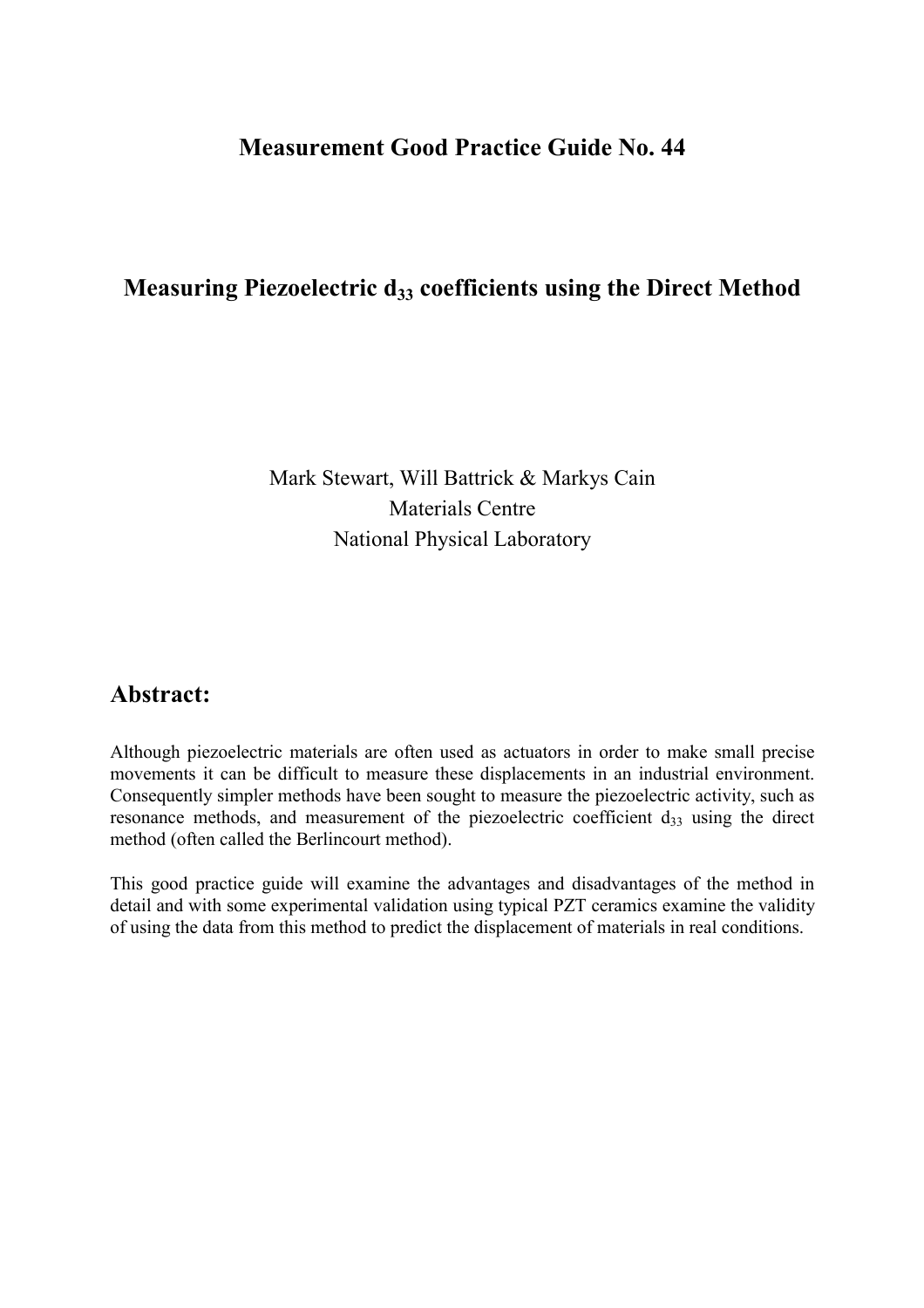#### Crown copyright 2001 Reproduced by permission of the Controller of HMSO

ISSN 1368-6550

June 2001

National Physical Laboratory Teddington, Middlesex, United Kingdom, TW11 0LW

This guide was produced as part of the *Materials Measurement* programme, a programme of underpinning research supported by the Department of Trade and Industry and disseminated by the National Physical Laboratory.

For further information on *Materials Measurement* contact the Materials Enquiry Point at the National Physical Laboratory: Tel: 020 8943 6701 Fax: 020 8943 7160 E-mail: materials@npl.co.uk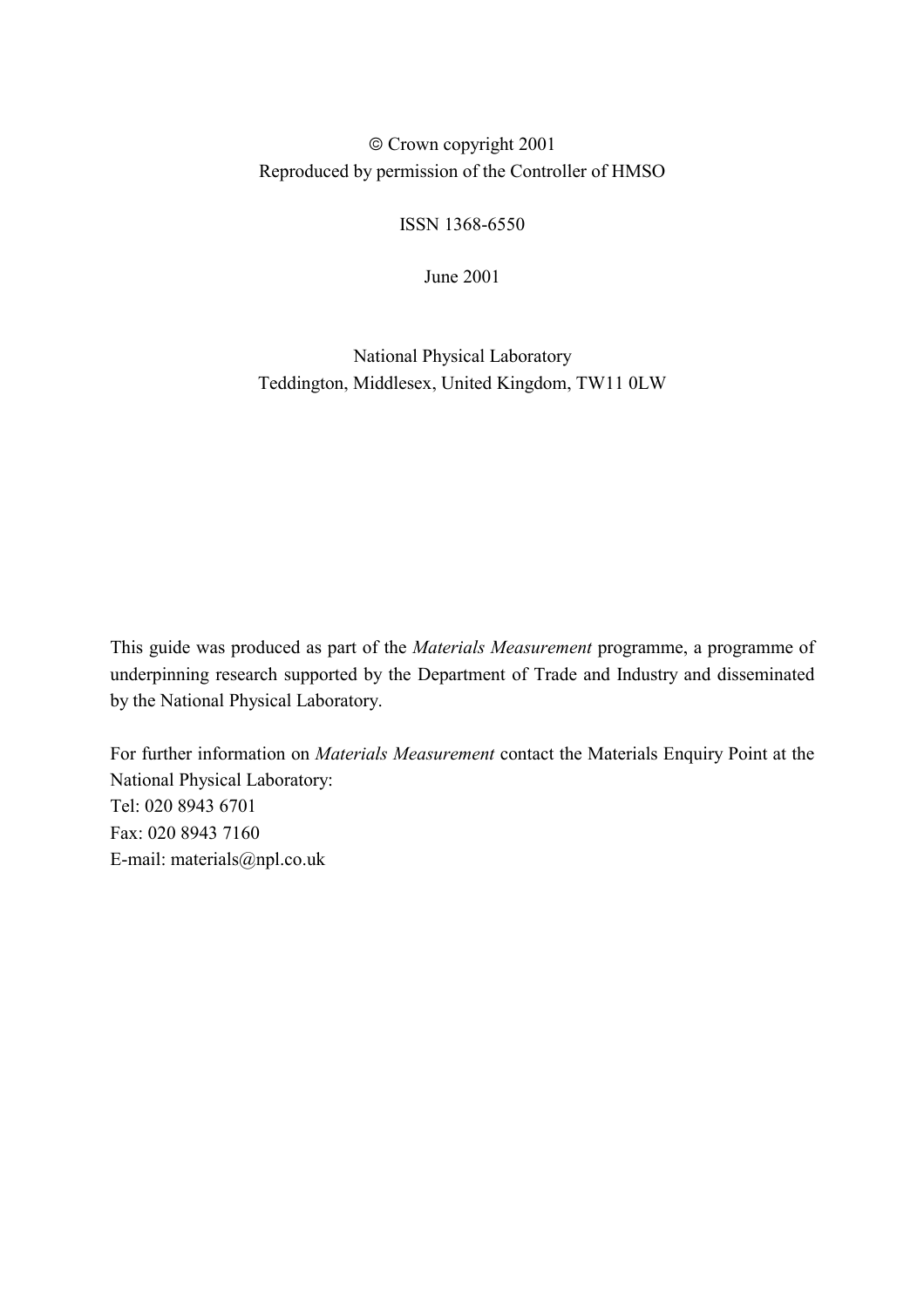# **Measuring Piezoelectric d33 coefficients using the Direct Method**

## **Contents**

| Simple Checks for Improved Measurements for Quasi Static Piezoelectric<br>1.      |  |
|-----------------------------------------------------------------------------------|--|
| 2.                                                                                |  |
| 2.1                                                                               |  |
| 2.2                                                                               |  |
| 2.3                                                                               |  |
| 2.3.1                                                                             |  |
| 3.                                                                                |  |
| 3.1                                                                               |  |
| 3.2                                                                               |  |
| 3.3                                                                               |  |
| 3.4                                                                               |  |
| 3.5                                                                               |  |
| 3.6                                                                               |  |
| 3.7                                                                               |  |
| 3.8                                                                               |  |
| Differences between Hard and Soft materials under Static Load 19<br>3.9           |  |
| 4.                                                                                |  |
| 4.1                                                                               |  |
| Comparison of low field Berlincourt measurements with High Field/Stress  23<br>5. |  |
| 5.1                                                                               |  |
| 5.2                                                                               |  |
| 6.                                                                                |  |
| 7.                                                                                |  |
|                                                                                   |  |
| 7.1                                                                               |  |
| 7.1.1                                                                             |  |
| 7.1.2                                                                             |  |
| 7.1.3<br>7.1.4                                                                    |  |
|                                                                                   |  |
|                                                                                   |  |
| 7.2<br>7.3                                                                        |  |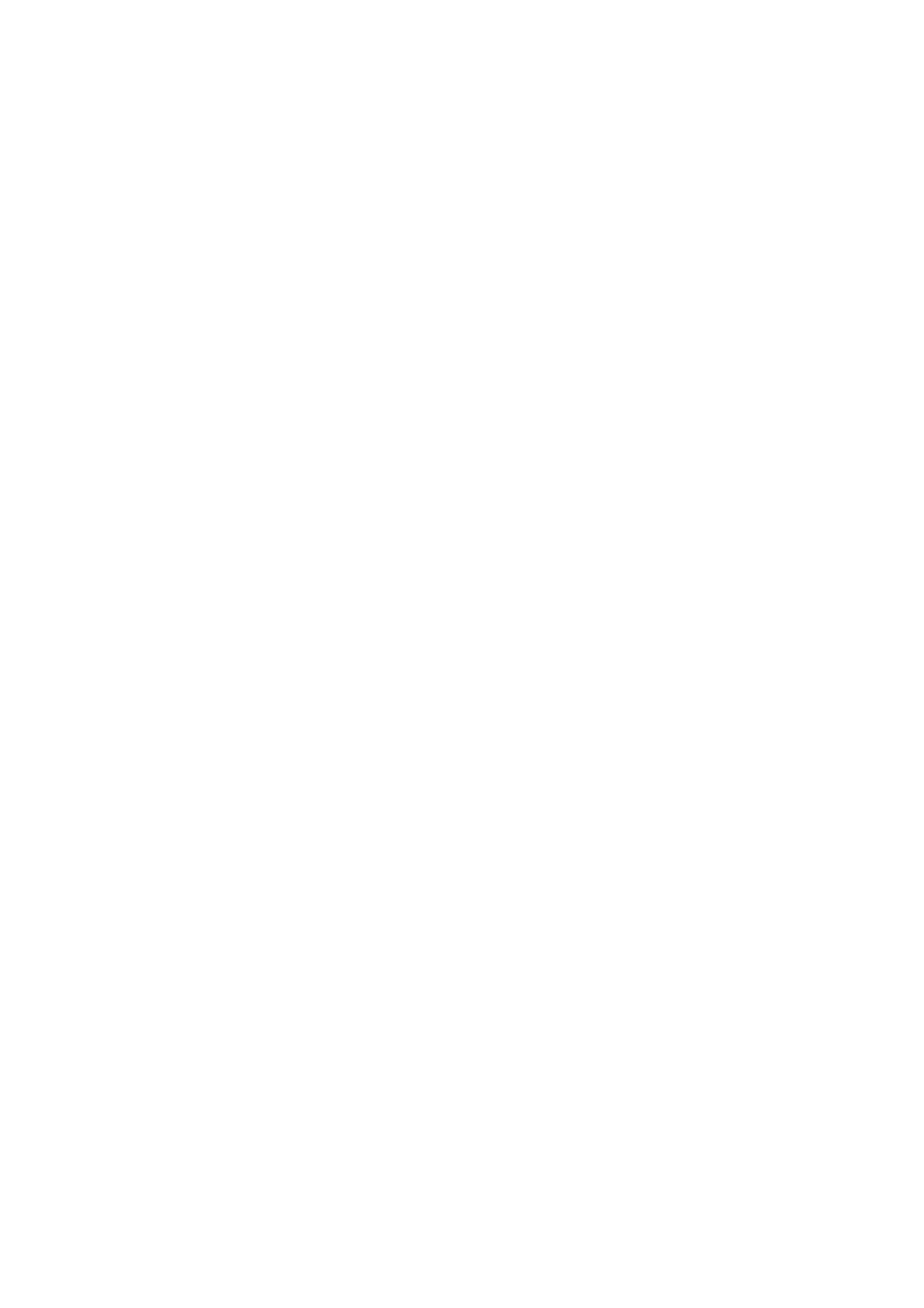## <span id="page-4-0"></span>**1. Simple Checks for Improved Measurements for Quasi Static Piezoelectric Coefficient (Berlincourt) Measurements**

**Static Pre-load :** Think about the load applied to the sample. A 10N load on a 1mm area is 10MPa. Will this affect your sample? Check the effect by changing the pre load.

**AC load level :** Similarly with the AC load level, is this affecting your measurements? If you can change the level, do so, and look at the effect. Generally the lower AC level will give more linear behaviour, but at the expense of decreased signal to noise ratio.

**Sample Geometry :** Thicker samples are always better in terms of spreading the loads, a thinner sample might give increased stress levels. Check the effect on thinner samples by stacking several and looking at the difference. There should be no difference.

**Measurement Frequency:** Don't work exactly on mains frequency, or multiples thereof. Check the resonance behaviour of your system using either Lithium Niobate, or a very hard PZT composition. These should show little change with frequency. Work as far away from the resonance as possible. Work at the calibration frequency, if you want to change frequency, consider recalibration at this frequency.

**Calibration :** How was your reference sample calibrated, and is this calibration valid at the frequency and stress levels used in your system? Use a high sensitivity calibration sample to set the gain of the system, but check the gain independently with a lower activity reference material.

**Environment :** Understand the temperature compensation mechanism of your system, i.e. what is the temperature sensitivity of the internal reference? If you measure a sample with similar properties to the internal reference there will be no variation with temperature. Is this what you want? If the internal reference is a high sensitivity PZT material, check the temperature variation with a more temperature stable material.

What are the effects of moisture and air currents on your system? Look at the measurements as you breathe moist air onto it. Is it stable if you blow dry air over it, for instance from a compressed gas source?

Loading probes : Flatter loading contact geometries are better for thinner samples because they reduce the effective stress levels, and also ease misalignment problems. However using completely flat loading contact can lead to bending stresses unless all surfaces are perfectly aligned.

**Time Dependant Effects :** The time dependence of measurements is usually small but measurable. Leave a sample in the system overnight and see the difference. For consistency of results it is good practice to take readings after a fixed time, for example after 5 seconds.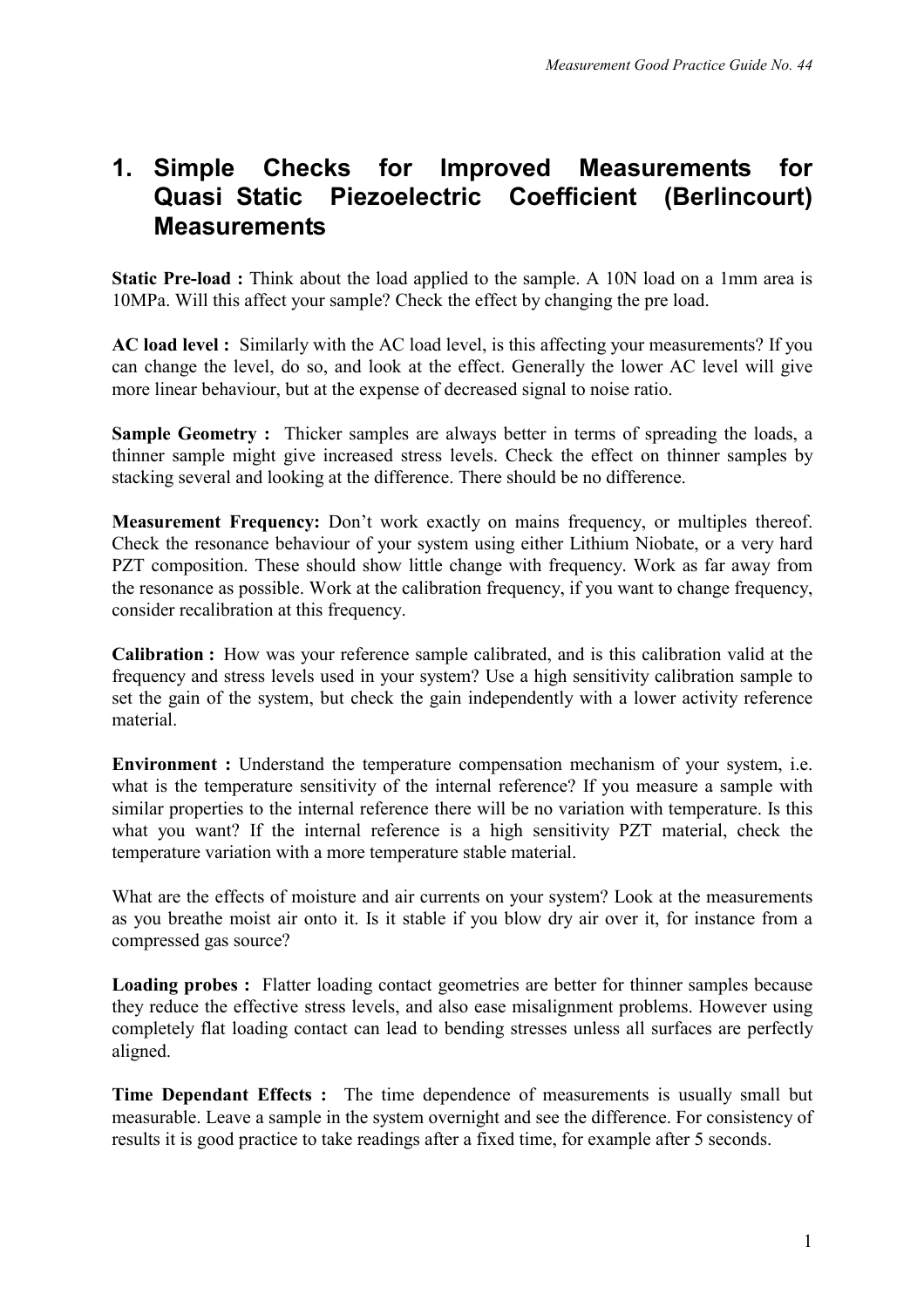## <span id="page-5-0"></span>**2. Introduction**

The piezoelectric charge coefficient,  $d_{ii}$ , is one of the fundamental parameters defining the piezoelectric activity of a material, basically the higher the  $d_{ij}$  the more active the material is. Consequently manufacturers, designers, and users want to know the  $d_{ii}$  coefficient for the material.

Measurement of the d<sub>ij</sub> coefficient can be realised in several ways varying in accuracy and simplicity. The most reliable method of determining the  $d_{ii}$  coefficient is to electrically excite a resonance in a sample, and from the resonance given the dimensions of the sample, and the density a  $d_{ii}$  coefficient can be calculated. One problem with this method is that the geometry of the sample must be such that only a pure fundamental resonance mode is produced, and the calculated dij parameter relates to this resonance mode. This leaves the problem how to determine the d<sub>ij</sub> parameter for shapes that don't have an ideal resonance geometry, or where the resonance mode is not the mode that will be used. For instance, for thin discs poled in the thickness direction it is easy to excite a resonance in the radial direction, and determine the relevant  $d_{ii}$  parameter, but to get the  $d_{ii}$  coefficient for motion in the thickness direction longer cylinders are needed.

The d<sub>ij</sub> coefficient is defined as the charge produced for an applied stress, or the strain for an applied voltage, and these are theoretically equivalent. The latter measurement is more difficult to achieve because of the small strains involved, so measurement techniques have concentrated on the former. Initially the charge was measured in response to an applied static load, but difficulties with thermal drifts led to the measurements being performed quasi statically, at a few hundred hertz.

The quasi static method is simple; a small oscillating force is applied to the sample and the charge output is measured and divided by the applied force amplitude. The simplicity of the technique has been its downfall, in that anyone can easily build up their own system, and there are a growing number of commercial systems. There are currently no standards for this measurement method, and consequently each system performs the measurement slightly differently. This means that, although the results from these systems are good for measuring within a batch or batch to batch variability, external comparisons usually produce a large variability. This has led to a loss in confidence in these measurement results.

Interlaboratory tests have shown systematic differences between results from different laboratories. [Figure 1](#page-6-1) shows the results from a recent round robin with four participants, illustrating the behaviour for a soft PC 5H material. For comparison  $\pm 5\%$  error bars have been drawn on the results for laboratory 2, and it can be seen that many of the results lie within this error band. There is evidence that the errors are systematic, i.e. partner 1 is almost always the lowest and partner 4 the highest. This suggests the measurement method could be improved by closely examining reasons for these deviations.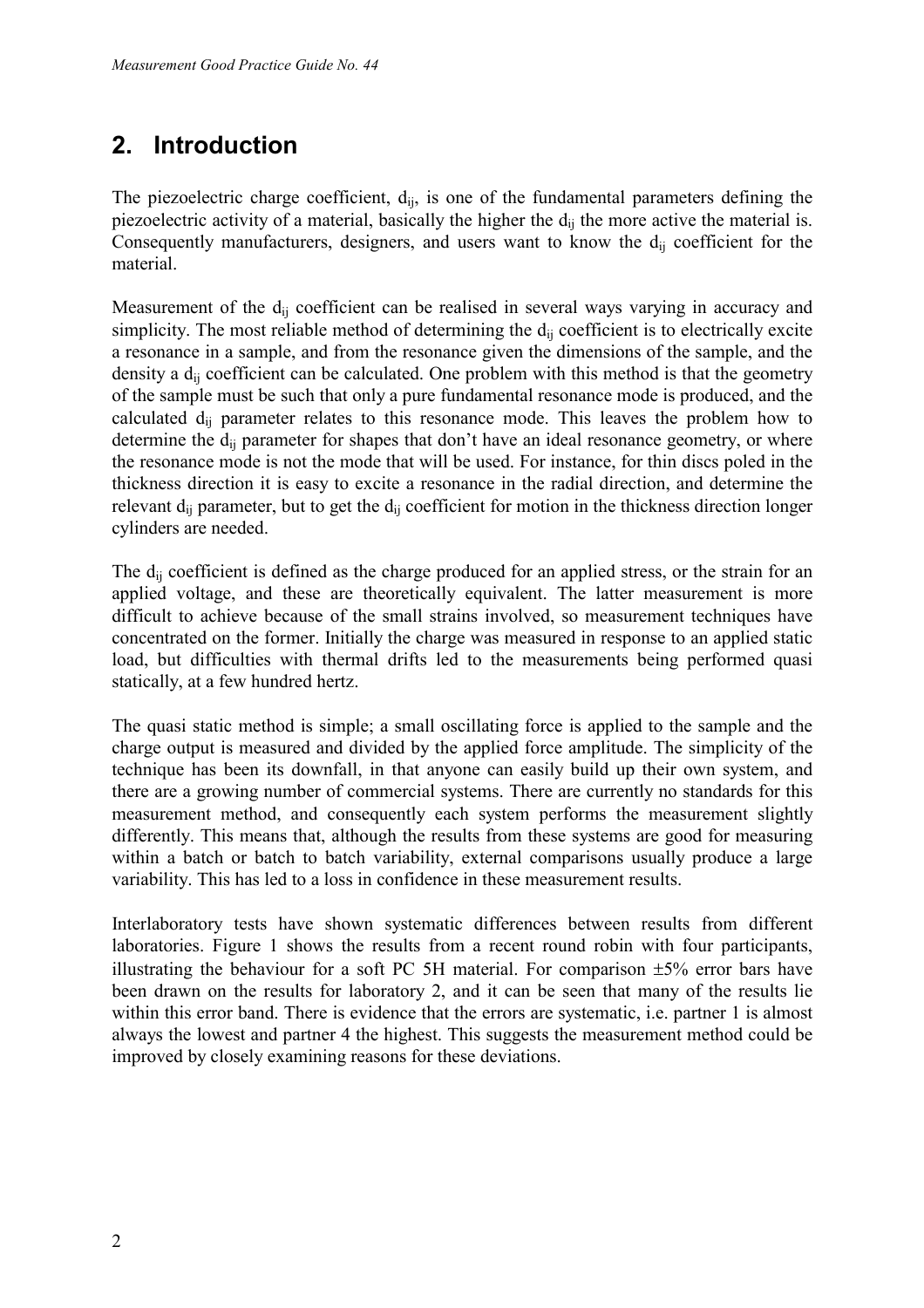<span id="page-6-1"></span><span id="page-6-0"></span>

Figure 1 Round robin results on PC 5H material

This good practice guide aims to answer two questions. Firstly, is the Berlincourt test a valid test method? For example what are the parameters controlling the accuracy and reliability of the results? Secondly, does the Berlincourt test result predict what displacements can be achieved when the material is excited electrically?

## **2.1 History and Physical Basis for Quasi-Static d<sub>33</sub> Measurement**

The phenomenon of piezoelectric (from the Greek word "piezo" or "to press"), was discovered in 1880 during a systematic study of the effect of pressure on the generation of electric charge by crystals. Materials such as quartz and Rochelle salt were some of the crystal structures studied, and due to their non-centrosymmetric crystal structures (i.e. structures lacking a centre of symmetry to their unit cell) an applied stress resulted in the generation of electric dipoles, a process known as polarisation. The applied stress causes the ions in the unit cell to move from their equilibrium positions and distort relative to one another. The necessity for a non-centrosymmetric crystal structure can be rationalised when one considers that a homogenous externally applied stress is centrosymmetric and thus cannot produce a non-centrosymmetric result, such as a vector-quantity like polarisation, unless the material lacks a centre of symmetry.

Such piezoelectric materials also exhibit the converse piezoelectric effect whereby a mechanical deformation is induced on application of an external electric field. The generation of a surface charge on deformation is known as the direct or generator effect, whereas the converse effect of deformation on application of an electric field is designated the motor effect.

The performance of piezoelectric ceramic materials can be quantified either statically (under the influence of a steady strain), quasi-statically or dynamically using the resonance method. The earliest piezoelectric materials investigators determined the piezoelectric constants using static tests, but, due to the difficulty in controlling electrical boundary conditions, static test are now seldom used for piezoelectric materials. Dynamic performance relates to the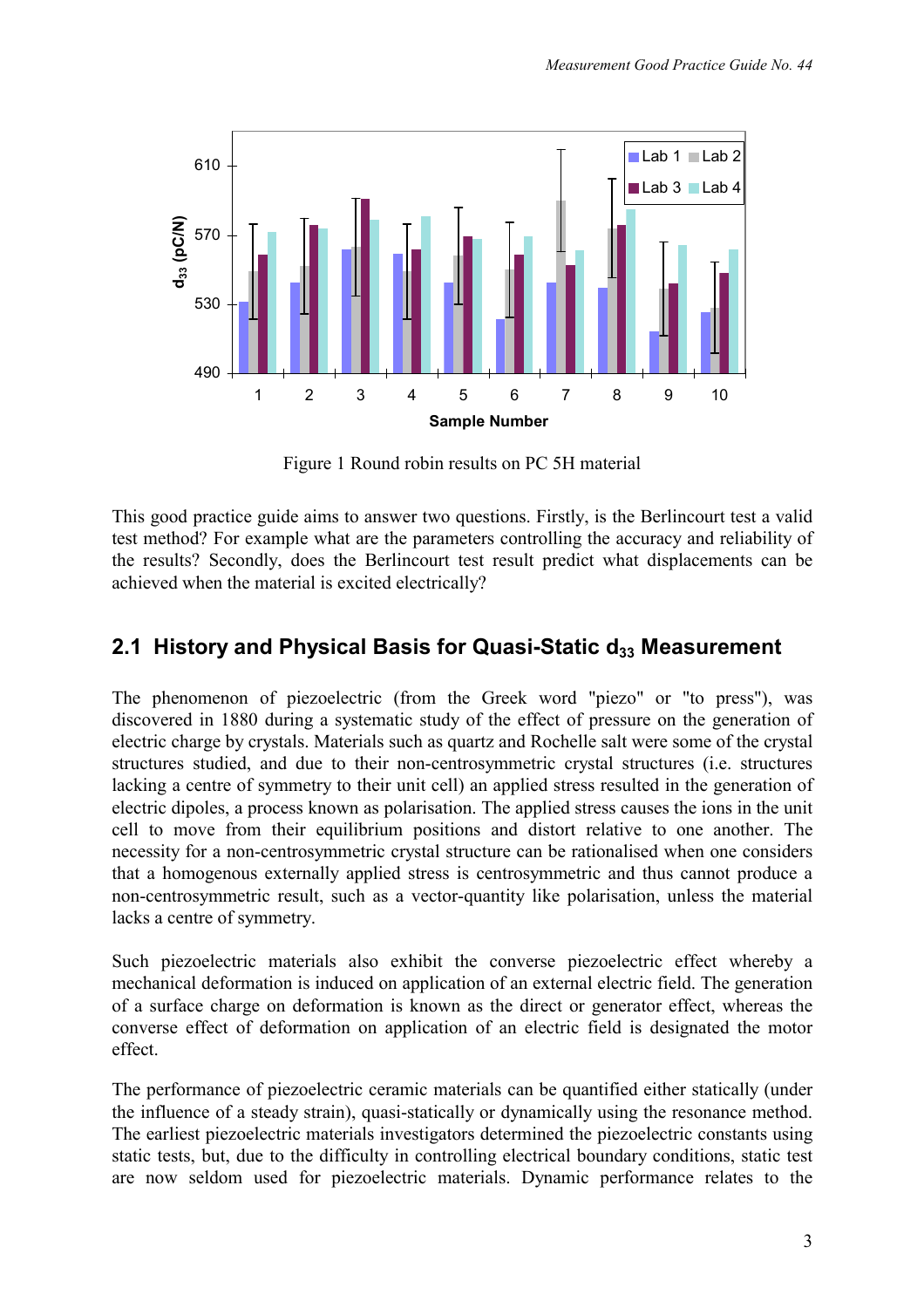behaviour of a material when subject to an alternating electric field or mechanical stress applied at frequencies close to the mechanical resonance of the component. The dynamic method, and to a lesser extent the quasi-static method, eliminates the drift due to pyroelectric charges that produce errors in static measurements, and is thus considered to be of higher precision. Additionally, the utilisation of an alternating field allows a more convenient measurement than that carried out at DC. It must be noted that the frequency of the applied signal must be less than the fundamental resonant frequency of the sample and its mounting in order for the equations applied to the static measurements to remain valid and for accuracy to improve in this way.

A means of quantifying piezoelectric performance is by use of the piezoelectric equations and coefficients. These describe the interaction between electrical and mechanical behaviour and can be summarised as follows:

"*d*" and "*g*" are the charge and voltage piezoelectric constants respectively, related by the expression:

where,

$$
d=\varepsilon_{\rm r}\,\varepsilon_0 g
$$

 $\varepsilon_r$  = relative permittivity (dielectric constant)

 $\varepsilon_0$  = permittivity of free space (8.85 pF.m<sup>-1</sup>)

Interestingly, the difference between *d* and *g* is electrically related to short and open circuit conditions for the piezoelectric materials, respectively.

In summary, the piezoelectric coefficients are defined as follows:

| <b>Direct Effect</b>           | <b>Converse Effect</b>               |
|--------------------------------|--------------------------------------|
| $d =$ charge density developed | $d =$ strain developed               |
| applied mechanical stress      | applied field                        |
| $g =$ electric field developed | $g = \frac{\text{strain}}{\text{d}}$ |
| applied mechanical stress      | applied charge density               |

Due to the anisotropic nature of poled ferroelectric ceramics (materials with artificially induced and enhanced piezoelectric properties), and the freedom with which one can select the poling direction, it is necessary to formalise a method for identifying the axes of a component in order to specify its parameters.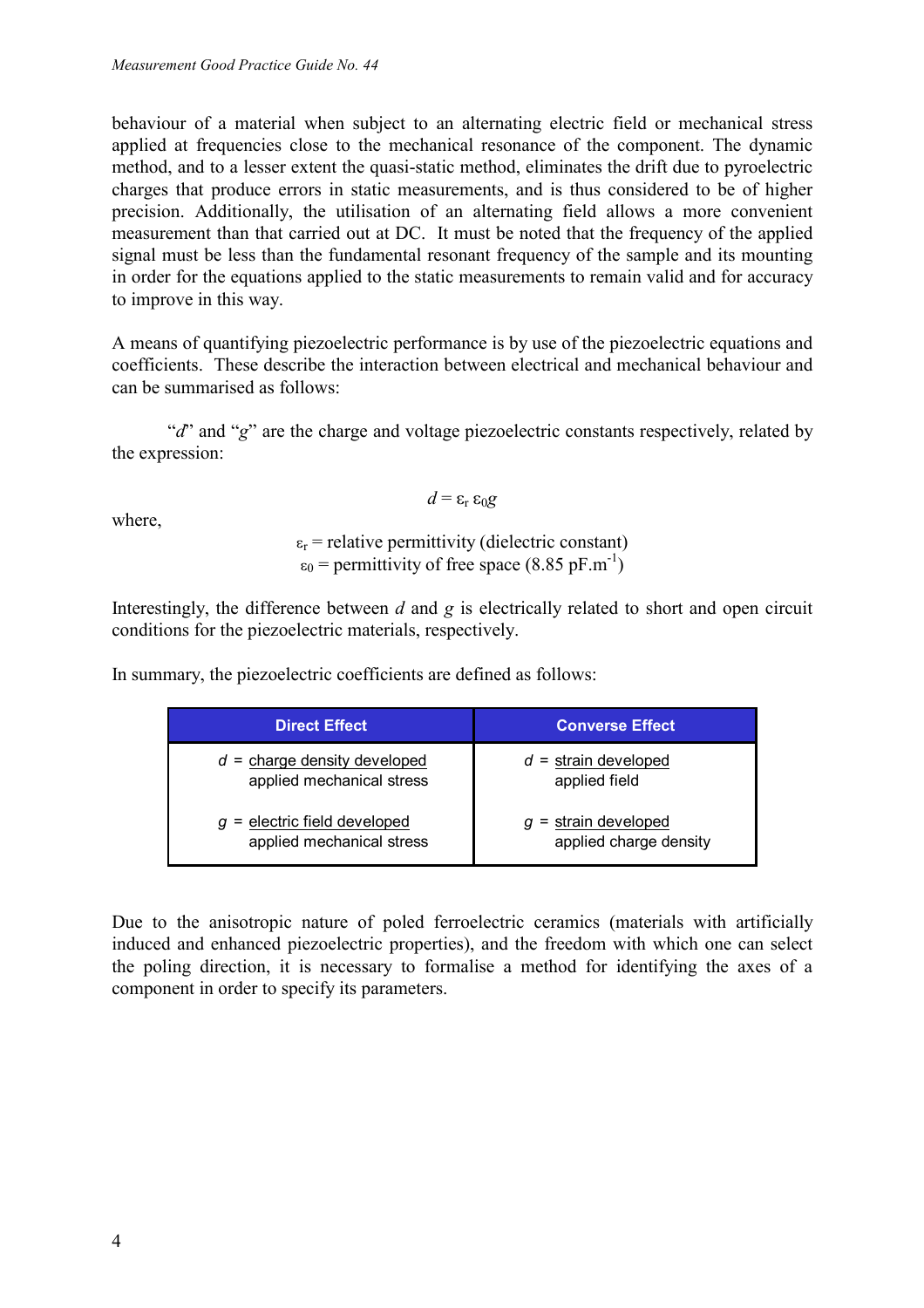<span id="page-8-0"></span>The direction the material is poled is conventionally taken as the 3-axis (z) with the 1 and 2 axes being perpendicular. Thus, it follows that the subscripts 4,5 and 6 refer to shear strains associated with the 1, 2 and 3 directions, [Figure 2.](#page-8-1)

<span id="page-8-1"></span>

Figure 2: Conventional Axis Notation For Ferroelectric Crystals

#### **2.2 Mathematical Basis for Measurement Method - Piezoelectric Relations**

The Piezoelectric effect is an interaction between the mechanical and electrical behaviour of the material, and to a linear approximation, this interaction can be described by the expressions:

$$
S = sET + dE
$$
 (1)

$$
D = \varepsilon^{T} E + dT
$$
 (2)

Where

| $E =$                | Electric Field Strength |
|----------------------|-------------------------|
| $D =$                | Dielectric Displacement |
| $T =$                | <b>Applied Stress</b>   |
| $S =$                | Strain                  |
| $=$<br>$\mathcal{S}$ | Compliance              |
| ε.                   | Permittivity            |

The superscripts E and T are used to indicate values determined at constant field and stress respectively.

The above equations are a generalised form, without the directional notation. If we consider the common case of a ceramic poled in the 3 direction, with electrodes on these faces, and we maintain a constant field, i.e. at zero, then equation 2 becomes:

$$
d_{33} = [\delta D_3 / \delta T_3]_E \tag{3}
$$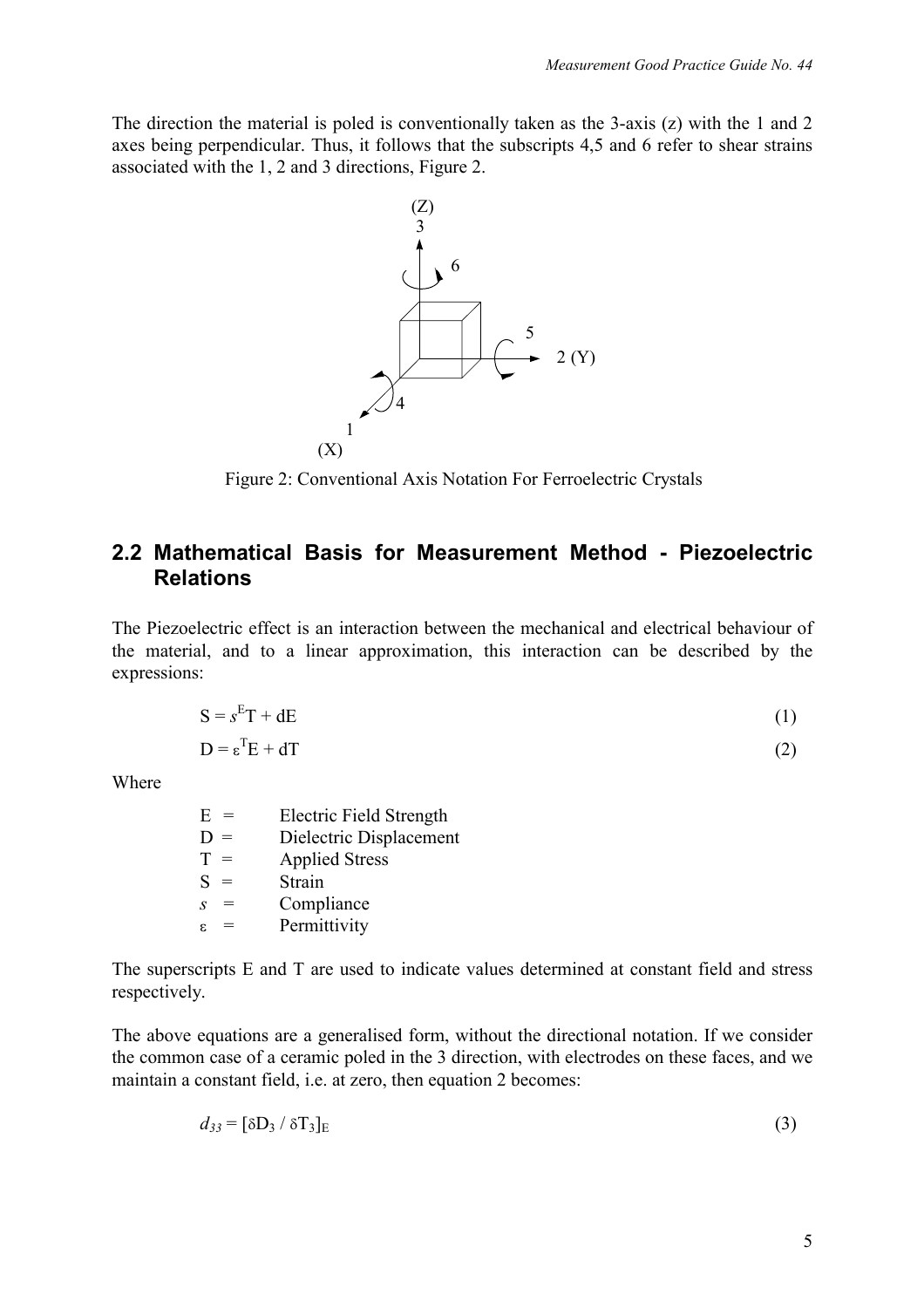where,  $D =$  electric displacement in the 3-direction (z)  $T =$  applied stress also in the 3-direction (z)

With reference to the measurement of  $d_{33}$ , equation 3 can be rewritten as:

$$
d_{33} = [(\mathbf{Q}/\mathbf{A}).(\mathbf{F}/\mathbf{A})]
$$
  
= (\mathbf{Q}/\mathbf{F}) \t\t(4)

Where,  $F = \text{Applied Force}$ 

 $A = Area$  force applied over

 $Q =$ Charge developed

The importance of equation 4 is that it gives us a method of determining  $d_{33}$  using the direct method, by applying a force on a piezoelectric sample and measuring the charge developed. The areas cancel out so there is no need to measure the area. The only proviso is that the measurement must be performed at a constant field, i.e. under short circuit conditions. This can be achieved by measuring the charge using a virtual earth amplifier or by ensuring that the Device Under Test (DUT) is effectively short circuited by placing a large enough capacitor (much greater than the capacitance of the DUT) across the DUT.

Equation 1 can also be rewritten as

$$
d_{33} = \left[ \delta S_3 / \delta E_3 \right]_T \tag{5}
$$

so that now the experiment is performed at a constant stress. This gives us a means of measuring the  $d_{33}$  in the indirect mode, that is application of a field to produce a strain, all at a constant stress.

This gives units in the direct mode of C/N and the indirect m/V, and for PZT materials is usually in pico units. The units are equivalent.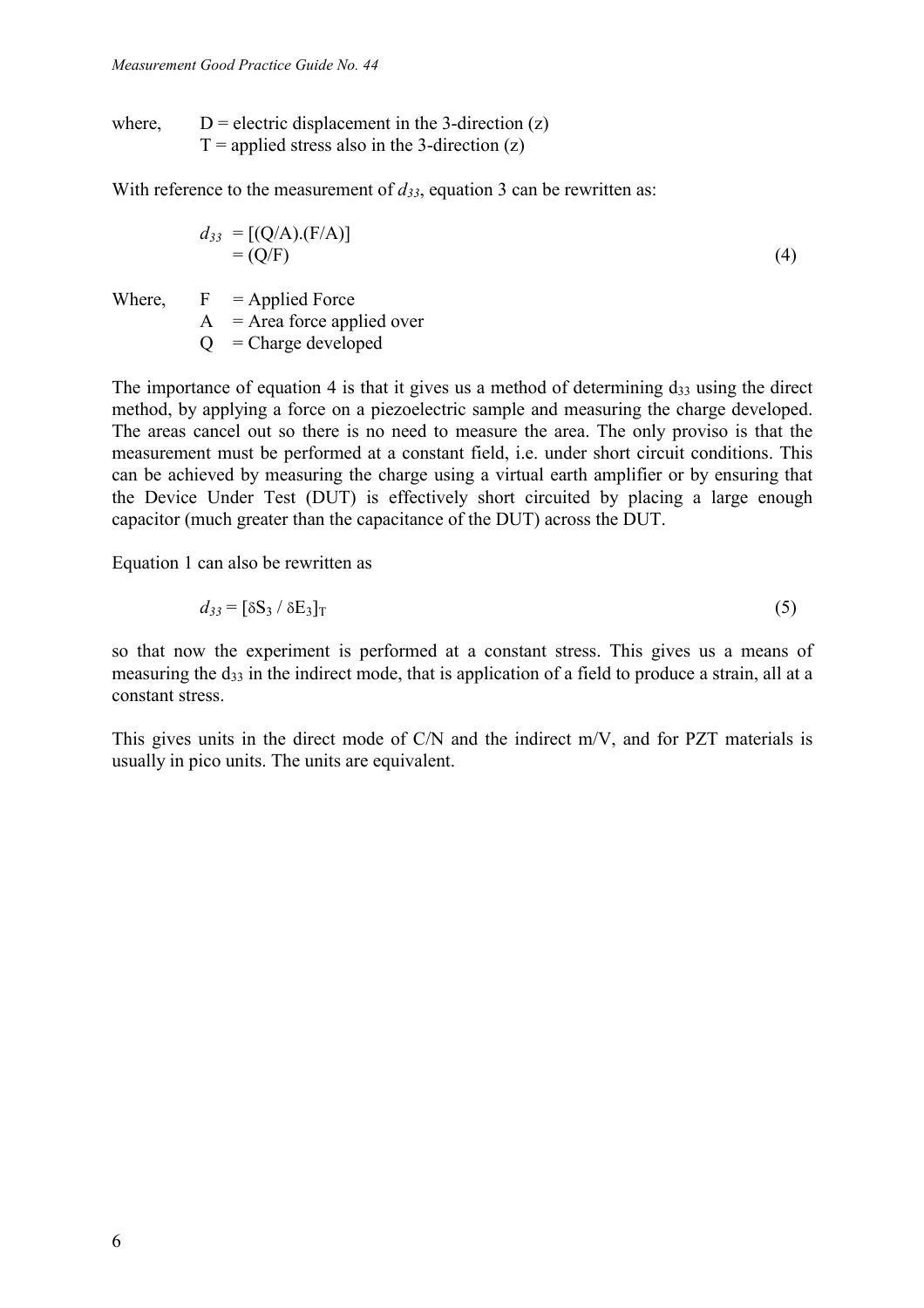### <span id="page-10-0"></span>**2.3 Measurement Apparatus - Theory of Operation**

A piezoelectric coefficient meter consists of two parts, the force head, and the control electronics.

The force head incorporates the loading actuator, reference sample, and some means of accommodating different sized samples. The method of applying the oscillating force is usually via a loudspeaker type coil, as this is a relatively cheap and simple means of delivering the force to the sample. The reference sample is in line with the loading train and is used to measure the force applied, so that the reference sample experiences the same loads as the DUT. The reference sample is often a PZT ceramic in order to provide high sensitivity and also a crude form of temperature compensation. The clamping of the samples in the system is usually achieved through a screw thread adjusted vice that forces the sample against the loading actuator. The coil actuator is held in place by some sort of leaf spring arrangement and the stiffness of this spring and the number of turns on the clamping system determines the pre load put on the sample. This pre load is required to achieve stable measurements so that the sample does not rattle. Fi[gure 3](#page-10-1)  shows a schematic of the components in the force head.

<span id="page-10-1"></span>

Figure 3: Schematic of Force Head

The control electronics provide the amplified AC signal to drive the coil at the required frequency, the charge measurement system, the  $d_{33}$  calculation system and the readout electronics. The frequency range of these systems are limited at the lower frequencies to around 10Hz by thermal drifts, and at the higher end, around 1kHz, by the mechanical resonance of the complete force head assembly. Sometimes the frequency and the applied force can be selected, although the measurements should be insensitive to the applied AC load for the levels used in this experiment (but see later).

The charge measurement electronics must be such that the experiment is carried out under constant field conditions, so either the current is measured using a virtual earth amplifier or the current is shunted through a capacitor of capacitance orders of magnitude greater than the sample (short circuit conditions). The  $d_{33}$  measurement is the ratio of charge from the reference material (the force) to the charge developed in the DUT. Either the Root Mean Squared (RMS) values of these signals can be measured and divided to give  $d_{33}$  or the two signals could be divided electronically by using a differential amplifier and then the RMS value of this difference signal will be proportional to the  $d_{33}$ .

The RMS signals are proportional to the  $d_{33}$  and the electronic control system must provide some means of calibration to return the correct value. Usually this is achieved by placing another reference calibration sample as the DUT and then the displayed value is adjusted to give the certified value of the calibration sample.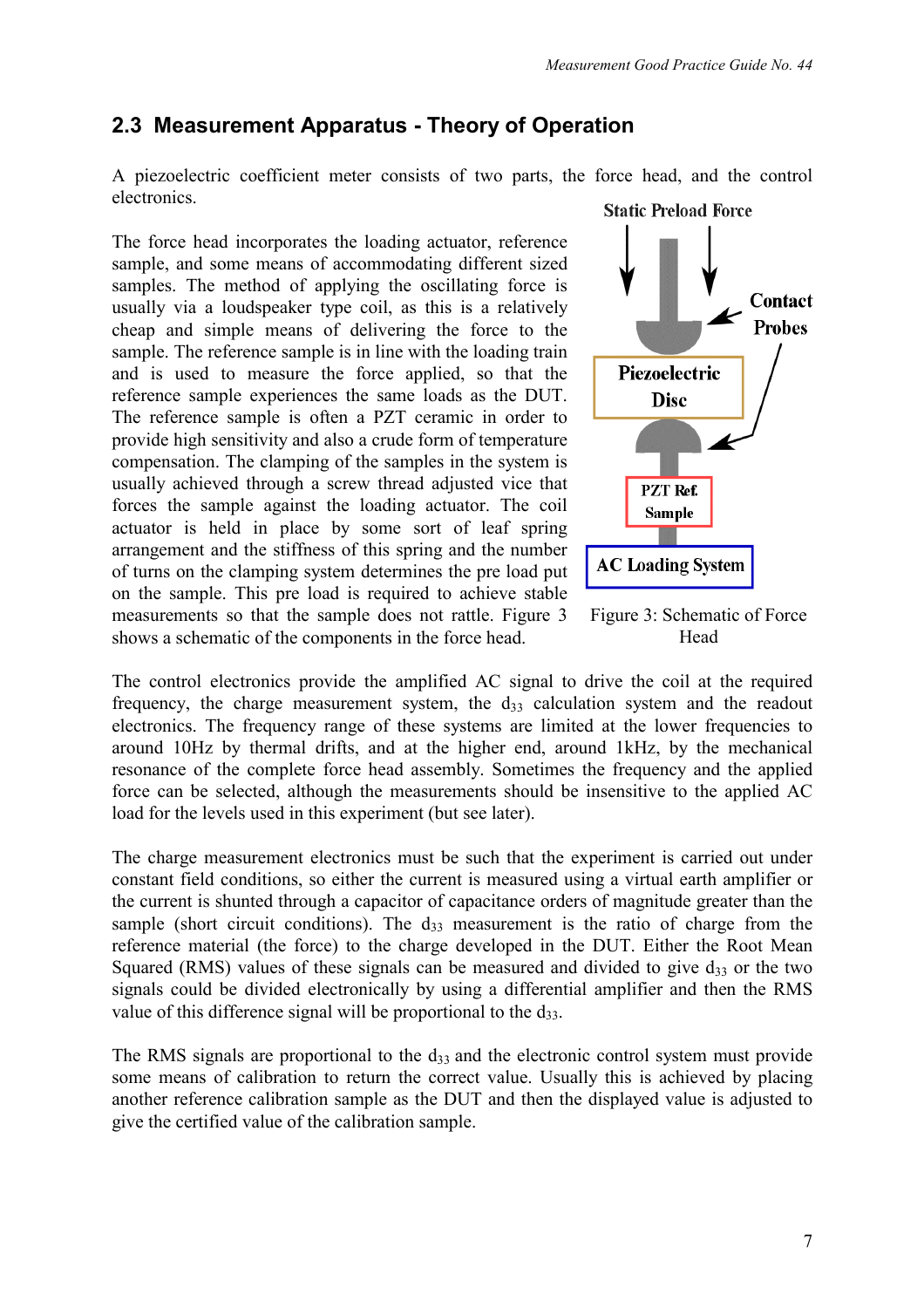#### <span id="page-11-0"></span>2.3.1 "The Berlincourt Method"

The use of the name "The Berlincourt Method" is somewhat of a misnomer when referring to quasi-static measurement of the piezoelectric  $d_{33}$  coefficient using the direct effect, as the skeletal basis for the measurement schema was proposed in "Piezoelectric Ceramics" by B. Jaffe, W. R. Cook Jr. And H. Jaffe. The commonly used name refers to the scientist, Don Berlincourt, who was working for Channel Products during the development of one of the first commercial  $d_{33}$  measurement systems. Similar systems are also termed piezometers,  $d_{33}$ testers, or piezo d meter.

## **3. Experimental Investigation of a Berlincourt System**

#### **3.1 AC measuring force**

The level of the applied AC measuring force can be varied for some systems. The magnitude of the force is not usually important, as long as the stresses introduced into the material mean the piezoelectric is still operating in the linear regime. Typical operating AC loads are round 0.1N RMS. If the force can be varied then this can be investigated to check that increasing the AC force has no effect on the measured  $d_{33}$ . The obvious advantage of using increased loads is that a larger charge signal will be generated, and this can reduce the signal noise related errors, however the lower the applied force the greater the likelihood that the material will behave linearly. The level of the AC force can be checked by inserting a load cell in the measuring head, a quartz load cell is useful for providing adequate dynamic response.

### **3.2 Effect of Frequency**

The frequency range of the Berlincourt type instrument is limited to a range between roughly 10Hz to 1kHz. The lower frequency limit is governed by the charge measurement system, and the stability of the charge over the measurement period. Problems with thermal drift and charge dissipation through the surroundings are one reason that the measurements are not performed at DC (static). The upper frequency limit is governed by the load application method which is based upon a loudspeaker drive coil, and the ability of the system to deliver useful stresses into the sample. Also, it is difficult to design a load application that does not display a resonance peak that interferes with the measurement range. The system is designed so that the peak is far enough away that the measurements are made in a frequency independent region.

Because the method is quick and simple it is not usual to completely shield the instrument electrically from the surroundings, and so there are often measurement anomalies at the mains power frequencies and its corresponding harmonic frequencies. Consequently, it is usual to work just off one of these frequencies, say at 97Hz.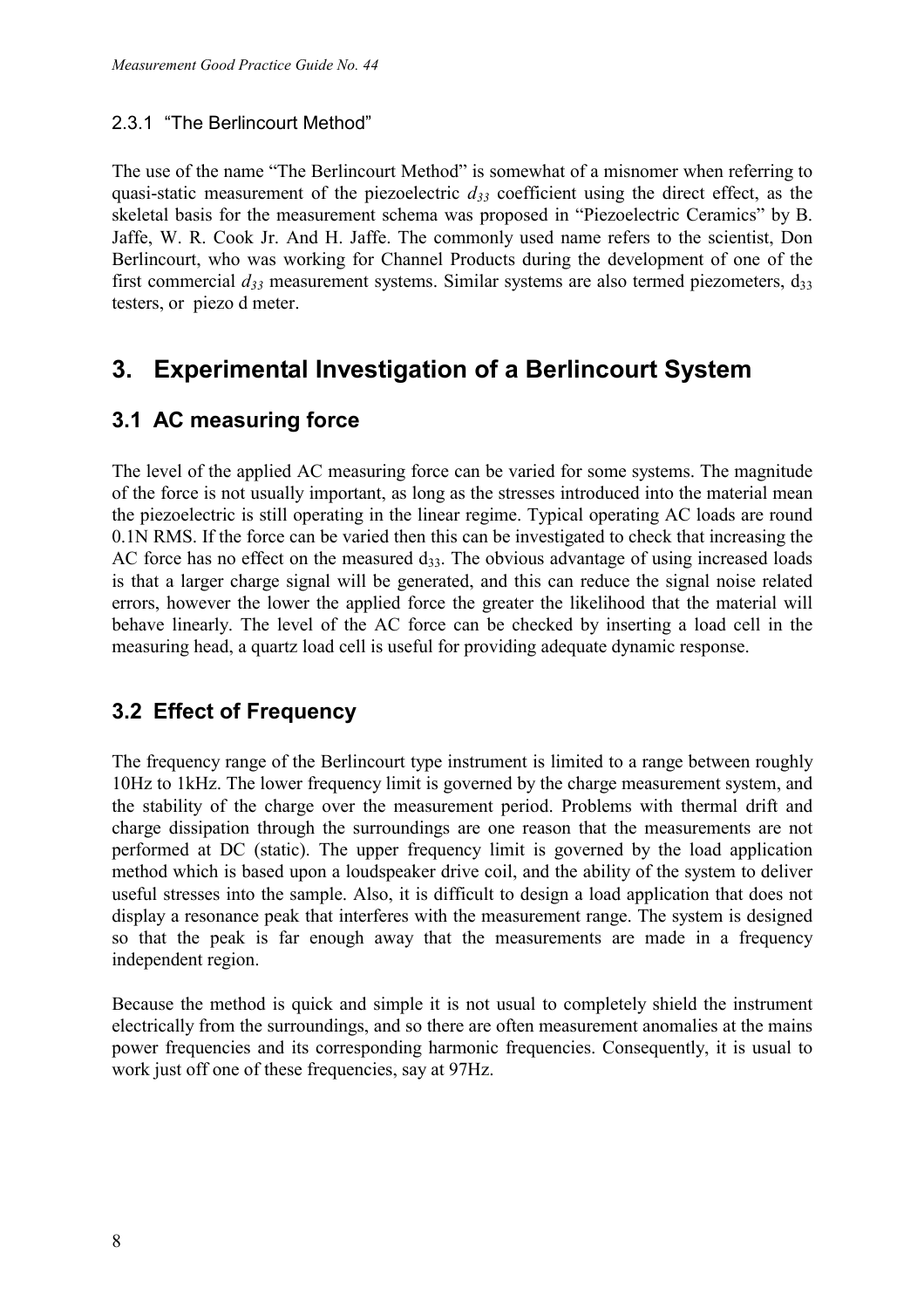<span id="page-12-0"></span>

Figure 4: Frequency sweep for PC4D, PC5H and lithium niobate

[Figure 4](#page-12-0) illustrates some of the issues related to the frequency response of the system, and the effect in different materials. The trace for the PC 4D material shows measurement outliers at 50, 100 and 200Hz as discussed in the preceding paragraph. To illustrate the material's dependency, the results for the hard and the soft material have been plotted on separate Y axes, and a third line for a fit of measured values on Lithium Niobate has been normalised in a similar manner. Lithium Niobate has a  $d_{33}$  of around 20, and is thought to behave linearly with respect to applied fields etc. Measurements using the Berlincourt meter on a  $LiNbO<sub>3</sub>$ 

<span id="page-12-1"></span>

Figure 5: Frequency Sweep for PC4D and PC5H normalised using lithium niobate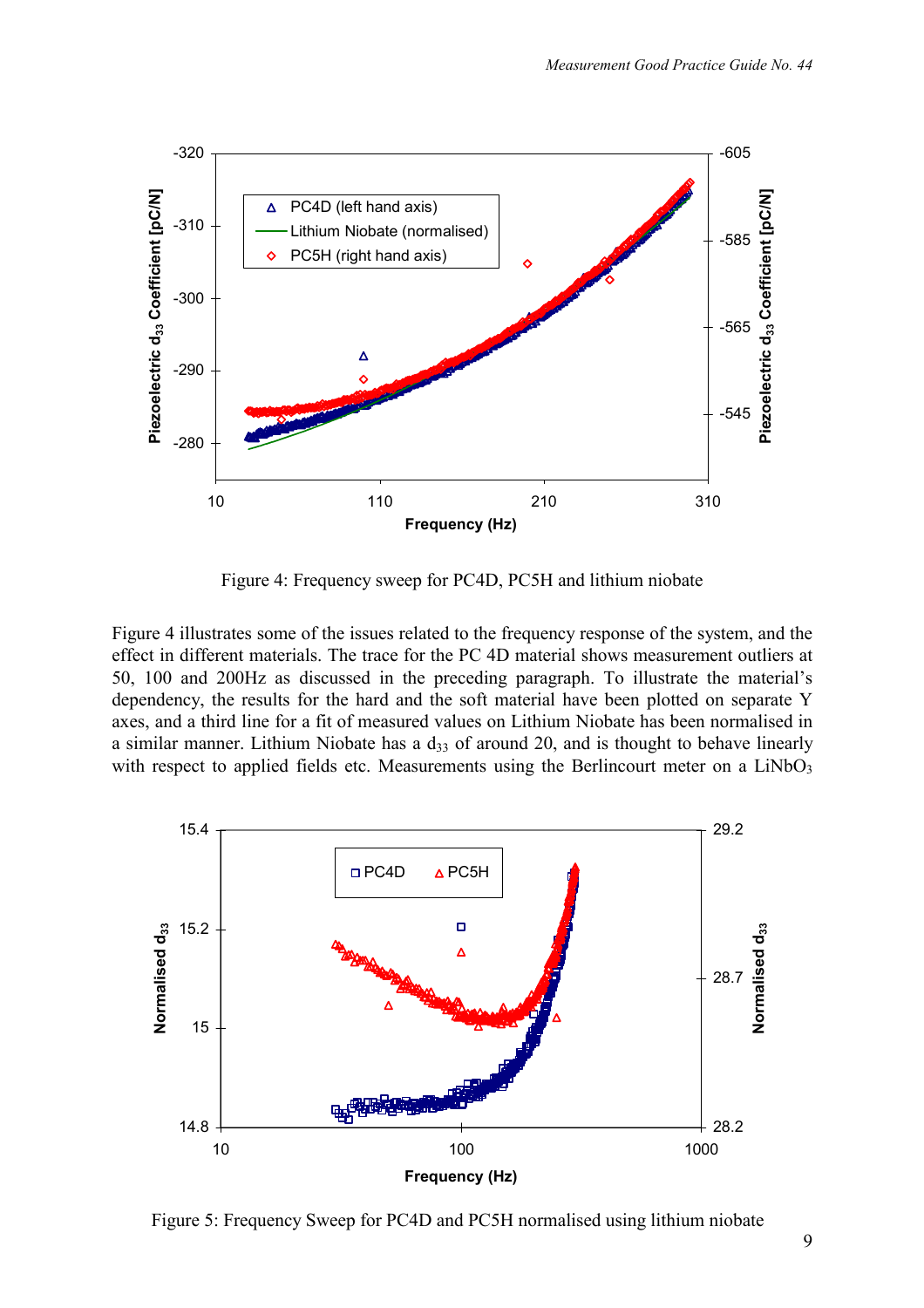<span id="page-13-0"></span>single crystal increased from 19 to 21.5pC/N over the frequency range 30 - 300Hz. We can therefore tentatively assume that this is due to the system response and is increasing towards a resonance peak in the kHz region. In contrast, the soft material displays a pronounced up-turn in the results at low frequencies, whilst mirroring the behaviour of the PC 4D and  $LiNbO<sub>3</sub>$  at frequencies above 150Hz. This up-turn must therefore be material dependent, i.e. that the  $d_{33}$ increases with decreasing frequencies for the soft material. This effect has been seen in various experiments on soft piezoelectric materials and is due to the inhibition of domain movement at increasing frequencies. This behaviour has been modelled by the Rayleigh law, due to the parallels in between ferromagnetic and ferroelectric materials. One of the observations for materials systems controlled by domain wall motion is a logarithmic dependence of behaviour with respect to frequency. The Rayleigh model is often applied to soft ferroelectric materials when they are operating in a region where domain wall movement is dominant, i.e. at large stresses and for low frequencies. If the results for the hard and soft material are divided by those for the lithium niobate at each frequency then this should effectively cancel out any system dependant effects. This has been done in [Figure 5](#page-12-1) and plotted against the log of the frequency. Both samples show a similar increase above around 100Hz, but below this the hard material is largely frequency independent, whereas the soft material shows a linear increase with decreasing frequency. The behaviour below 100Hz is consistent with known behaviour, however above this it would appear that it is still system dependant, since the behaviour for hard and soft is identical. It may be that because the system gain is set by calibration at 100Hz then the gain is valid here but at the higher frequencies there may be a frequency dependant gain issue.

#### **3.3 Effect of Static Pre load**

Samples are clamped in position by a small pre-load which is usually applied by turning a screw thread on the measuring head. This forces the sample against some sort of spring, and the stiffness of this spring and the number of turns on the screw thread governs the value of the pre load. The reason for the pre load is simply to hold the sample in position while the

<span id="page-13-1"></span>

Figure 6: Calibration of static pre-load. One turn exerts 10.8 N force.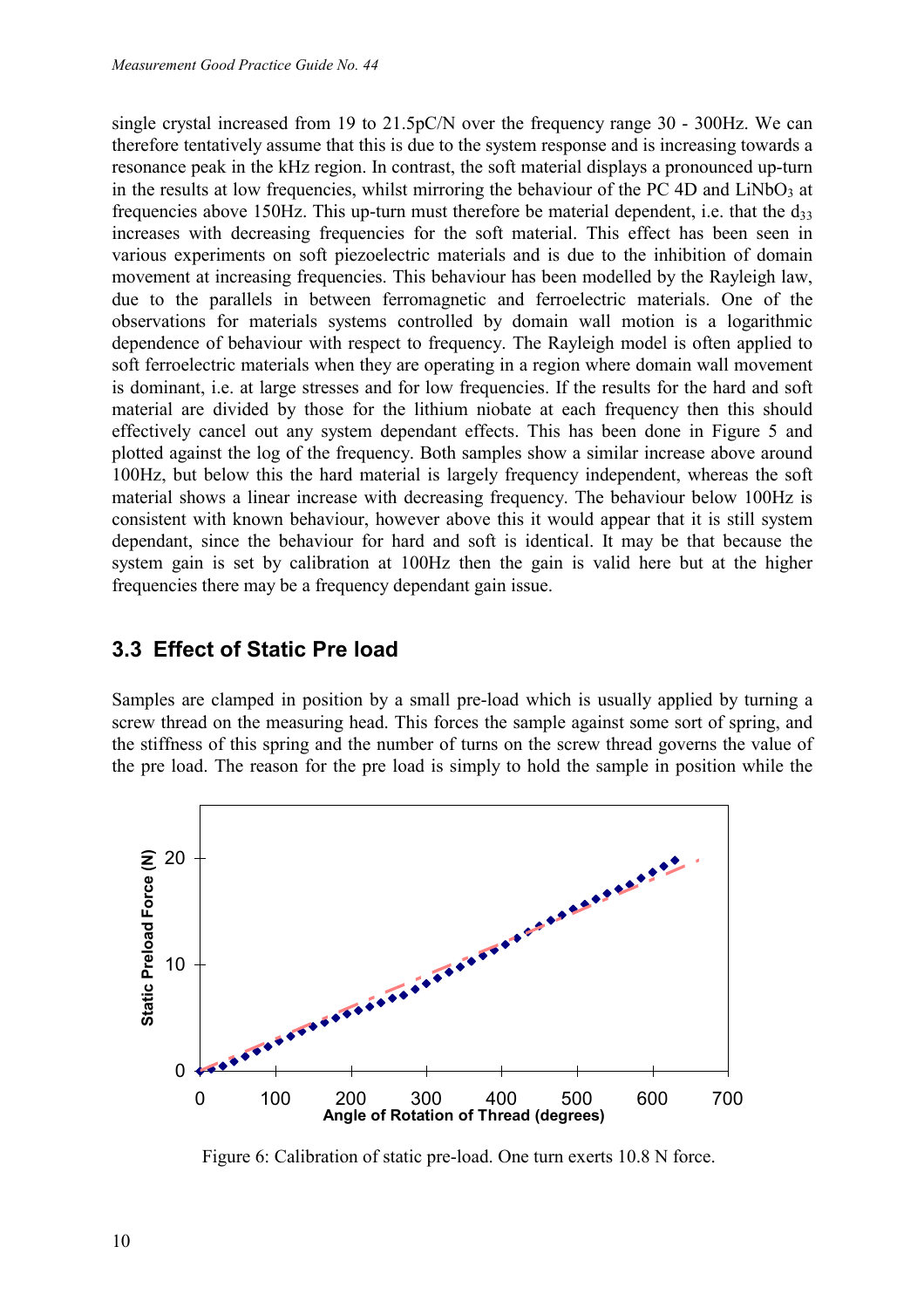oscillating measuring force is applied. The pre load need only be greater than half the amplitude of the measuring load, i.e. so that the probes never leave the sample, but in practice the value is much greater than this.

[Figure 6](#page-13-1) shows the linearity of the pre load with number of turns of the preload mechanism as measured by a small strain gauged load cell. The slope of this curve is effectively the stiffness of the pre load spring. From this it can be seen that the value of the applied pre load might be expected to vary around  $\pm 10\%$  in typical tests.

<span id="page-14-0"></span>

Figure 7: Effect of static pre load on PC 4D and PC 5H

The value of the pre load to use in these type of instruments was set historically, based on a value that gave the most consistent results, which is a compromise between enough force so that the sample does not rattle, and not enough to completely *clamp* the material. That the pre load can have an effect on the measurements can be seen in [Figure 7.](#page-14-0) Here the static pre load is increased from 0 to over 20N on a typical hard and soft PZT material. For the soft material, the increasing pre load has the effect of reducing the  $d_{33}$  whereas for the hard material the behaviour is reversed. The slope of the soft material is also much greater showing that the pre load has a greater effect on the  $d_{33}$  than in the hard material. The error bars on the soft material can be seen to reduce as the pre load is increased, indicating that at very low pre loads the measurement is less reliable.

In many of the experiments using this kind of instrument it is difficult to separate the change in behaviour due to different experimental conditions and those due to the material itself. The highly piezoelectric PZT ceramics are notoriously dependant on factors such as stress level, temperature, time, and it can sometimes be more instructive to examine a less active but more stable material such as quartz. [Figure 8](#page-15-1) shows the variation of a quartz disc with increasing pre load, and the zero slope shows that the change that occurs with PZT ceramics is material and not instrumentation dependant.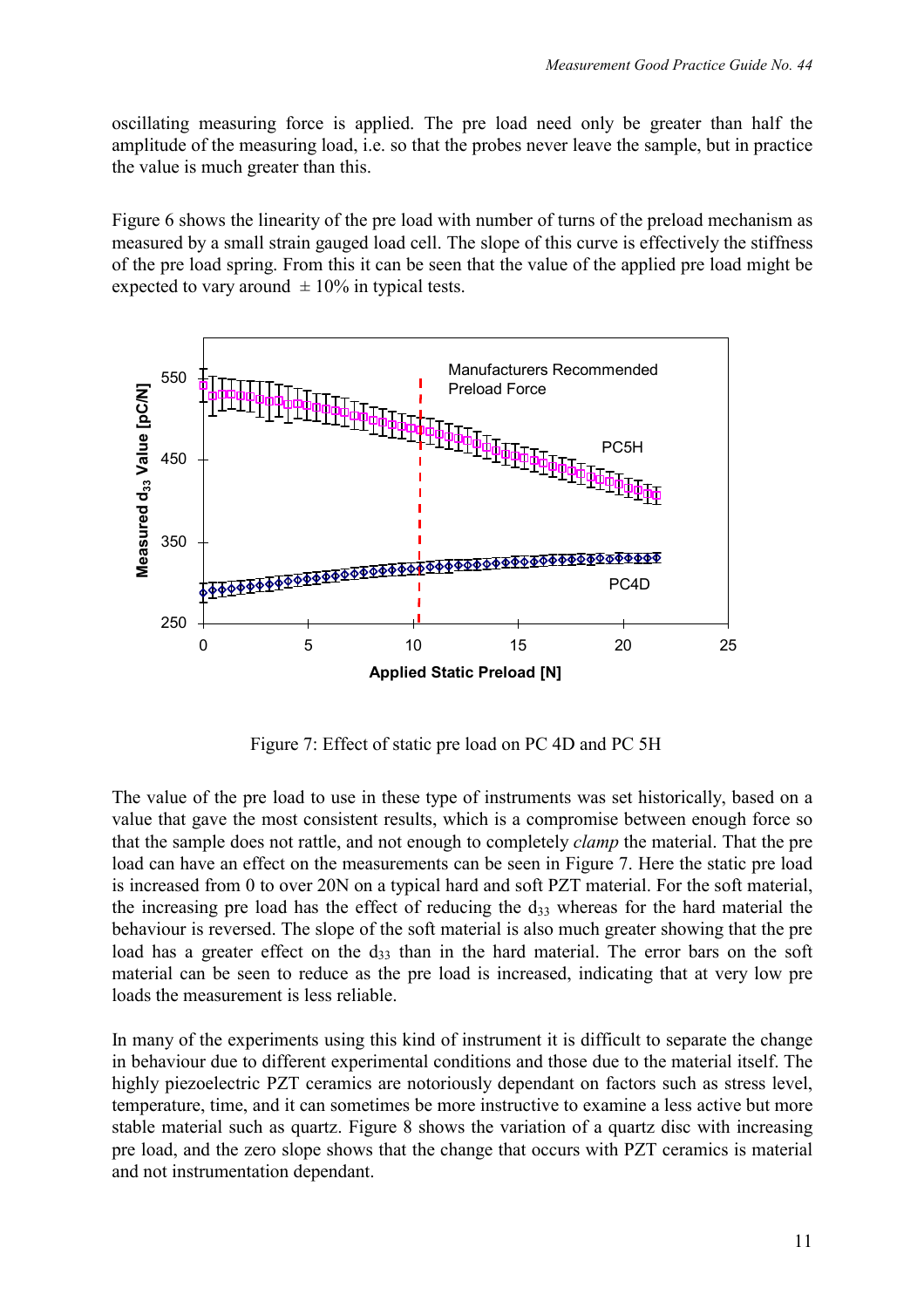<span id="page-15-1"></span><span id="page-15-0"></span>

Figure 8: Effect of static pre load on Quartz Sample

#### **3.4 Time Dependant Effects**

In the investigation of the Berlincourt system it was found that there was a time dependent variation in the measurements. In all cases the measured  $d_{33}$  decreased with increasing measuring time under load. [Figure 9](#page-15-2) shows an example decay curve for a hard PC4D material

<span id="page-15-2"></span>

at several different pre loads. Initially it was not clear if this was a measurement artefact Figure 9: Effect of Static Pre load on relaxation of d<sub>33</sub> on PC4D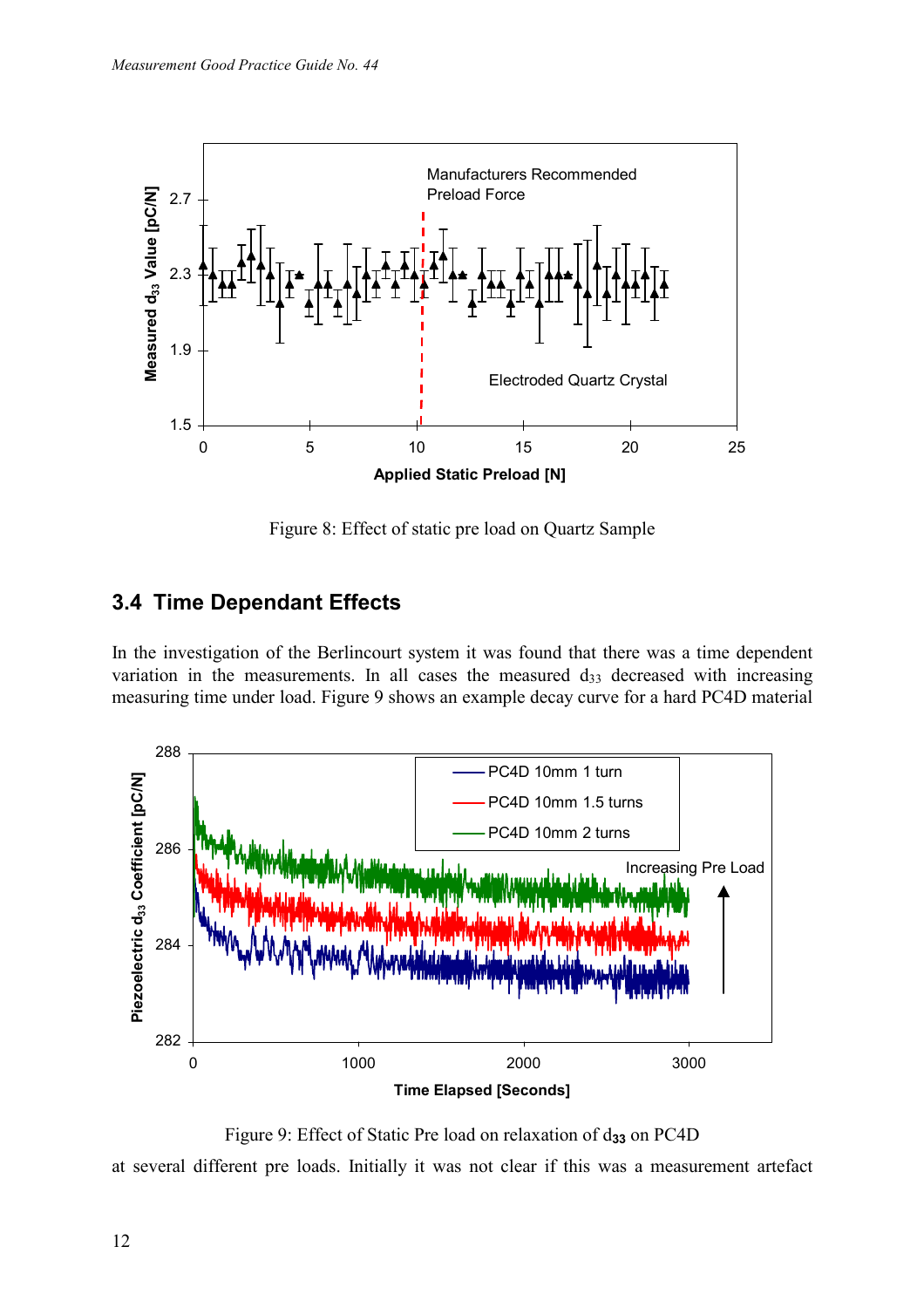dependant on the system. However, after a number of experiments it was proven to be related to the **static pre load** because of the following observations.

- If a sample is removed from the system and immediately replaced the behaviour continues along the same curve.
- Inserting a fresh sample at any point initiates a new decay/relaxation curve.
- If a sample is removed from the system and left to recover for 24 hours the relaxation curve begins again at time zero.
- If a sample is left in the system under pre load for several hours, but no AC measuring force then the relaxation curve is flat, i.e. most of the relaxation has already taken place.
- The behaviour is dependant on material, there is no measurable relaxation for lithium niobate.

The decay of  $d_{33}$  with time is difficult to measure, firstly because the changes are close to the resolution of the system and, secondly because the largest change occurs in the first few seconds and since it takes at least 5 seconds to get a stable reading the change is difficult to quantify.

<span id="page-16-0"></span>

Figure 10: Relaxation of d**33** in 10mm PC 4D and PC5H samples

The effect of static pre load on the decay in  $d_{33}$  is dependant on the material, [Figure 10.](#page-16-0) For a given material the region where the decay flattens out is offset with the initial decay being similar. As seen with the static loading experiments, increasing the pre load increases the offset for a hard material, and decreases that for a soft composition. The different behaviour of hard and soft material is not just in the offset but also in the rate of relaxation. [Figure 10](#page-16-0)  shows a comparison of a hard and soft sample, where the hard material is stable after 3500 seconds, yet the soft material is still relaxing. A general observation was that for equal experimental conditions it took longer for the soft samples to reach a stable region, although some of this could be attributed to the higher  $d_{33}$  of the soft material that may be measured more accurately for the same sensitivity.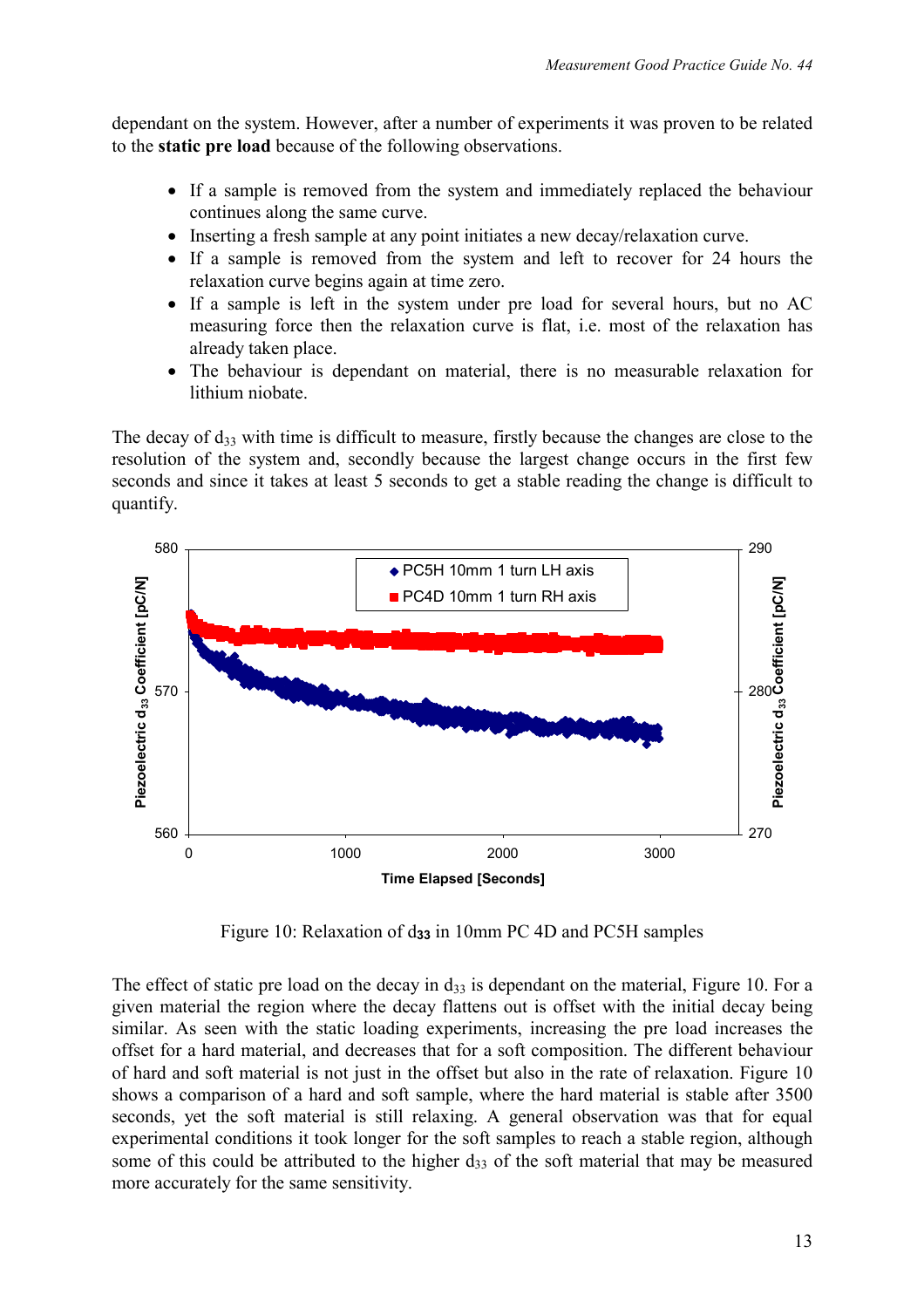<span id="page-17-0"></span>Further evidence that the decay is due to some form of relaxation in the sample rather than instrumental artefact is seen in [Figure 11,](#page-17-1) which shows the time decay curves for a thick and thin soft sample. The slope of the 1mm curve is much greater because of the much higher static stress concentration introduced in the thinner sample. An observation for the 1mm samples at various pre loads was that after an initial rapid decrease there was a slight rise at around 250 seconds before continuing the downward trend. Thus, maybe there are two competing mechanism for stress relaxation at the high stresses in the thinner samples.

<span id="page-17-1"></span>

Figure 11: Comparison of d**33** relaxation for a 10mm and 1mm PC5H sample

### **3.5 Calibration of System**

In the Berlincourt system there are two calibration points, the zero calibration, and the gain setting. The zero calibration is simply that the reading for a non piezoelectric material should be zero, and the calibration/correction is achieved by placing a non conducting sample in the system and checking that the reading is zero.

The gain calibration issue is more difficult. For measurement instrumentation it is normal for the calibration of the system to be traceable to the national measurement system via the measurement of some electrical quantity or reference artefact. In the Berlincourt system the quantities measured are force and charge. The traceable calibration of the charge is relatively straightforward, but the calibration of force would be more difficult. Consequently in the Berlincourt system the force is measured by having a piece of PZT in the load train. This has the advantage that the charge signal from the internal reference can be compared to the sample charge to give a  $d_{33}$  measurement. This simplifies the measurement electronics, but does create a more difficult calibration problem. The solution is to use a reference artefact that has been calibrated by some other means, and to adjust the gain of the system to agree with the artefact. The normal reference artefact is a sample that has had the  $d_{33}$  measured by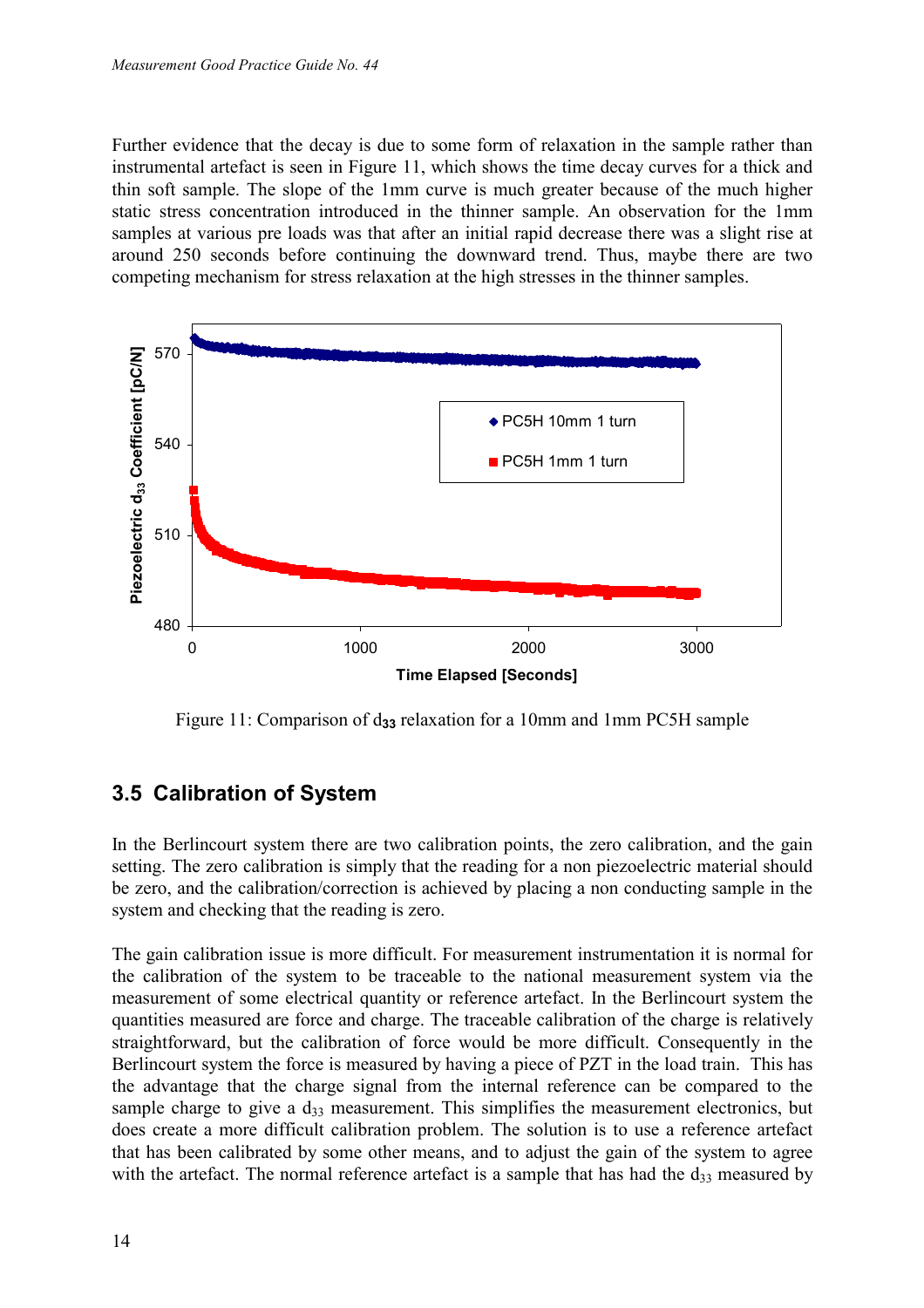<span id="page-18-0"></span>longitudinal resonance using the IEEE standard method. The disadvantage of this is that it is almost impossible to traceably calibrate this, and it also assumes that the value derived from resonance at around 100kHz is identical to that in the 30-300Hz range. This poses the question, '*at what frequency should the calibration be carried out?*'. We have seen from the discussion on the effect of frequency, that although the calibration may have been carried out at the 'standard' operating frequency, once away from this frequency the calibration route becomes more tenuous.

The material used in the reference material should obviously be stable with respect to time and temperature, and show little AC and DC load and frequency dependence. It should also have a high enough  $d_{33}$  to be able to calibrate the highest end of the measurement range. Quartz or Lithium Niobate would be ideal candidates but the  $d_{33}$  is too low to satisfactorily calibrate the higher ranges. Although the hard PZT compositions have roughly half the value of the most active soft materials, their improved stability with time make them a more suitable choice for a reference material.

Since, for independent measurements of  $d_{33}$  the reference sample will invariably be a thickness resonator, the thickness of the sample will be sufficient (probably at least 10mm long) so that the thickness effects seen previously will not be an issue.

### **3.6 Sample Geometry**

An advantage of the Berlincourt method is that virtually any shape or size sample can be measured in the system, as long as there are electrodes to make electrical contact and apply the load. The method is supposed to be sample geometry independent, and in order to examine this a selection of samples from the same batch of material were examined.

[Figure 12](#page-19-0) a, b shows the effect of sample thickness on the measured  $d_{33}$  for a soft and a hard material, respectively. Over the entire range of thickness from 2mm to 10mm there does not appear to be a change in measured  $d_{33}$ . However, there is a definite difference between the 2mm and 1mm samples, with the soft PC5H material exhibiting a large decrease in the  $d_{33}$ , whereas the hard material showing a slight increase. Although the samples all come from the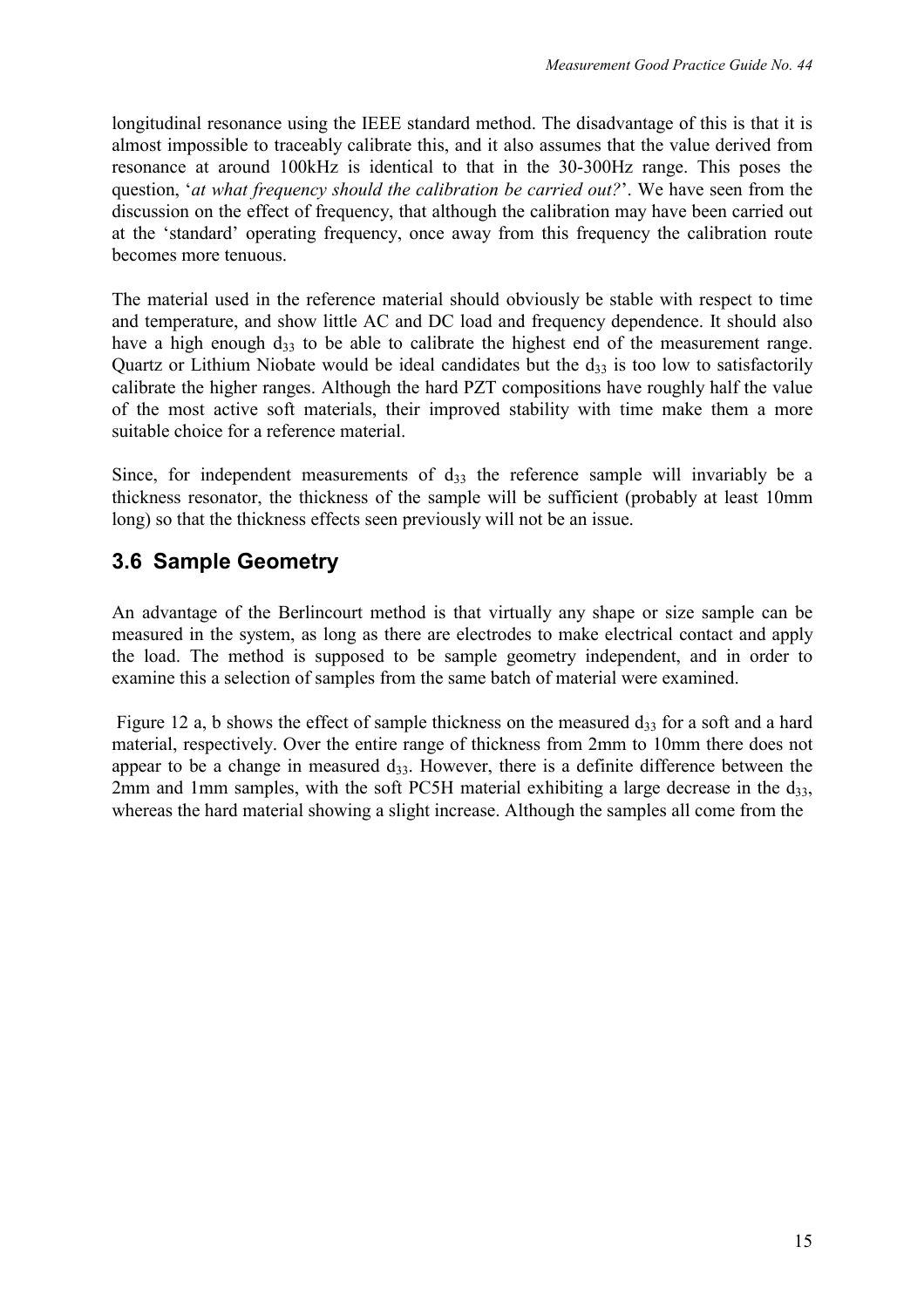same batch of fired ceramic there could still be slight variations in the poling process for the individual thickness that could lead to differences in piezoelectric activity. In order to verify this, an experiment was devised where thin samples were stacked and compared with their thick counterparts. The results of these measurements are given in table 1. Assuming linear behaviour the measured  $d_{33}$  of a stack of thinner discs should be equal to the average of the

<span id="page-19-0"></span>

Figure 12a: d<sub>33</sub> against thickness for a soft PC5H composition



Figure 12b:  $d_{33}$  against thickness for a hard PC4D composition

16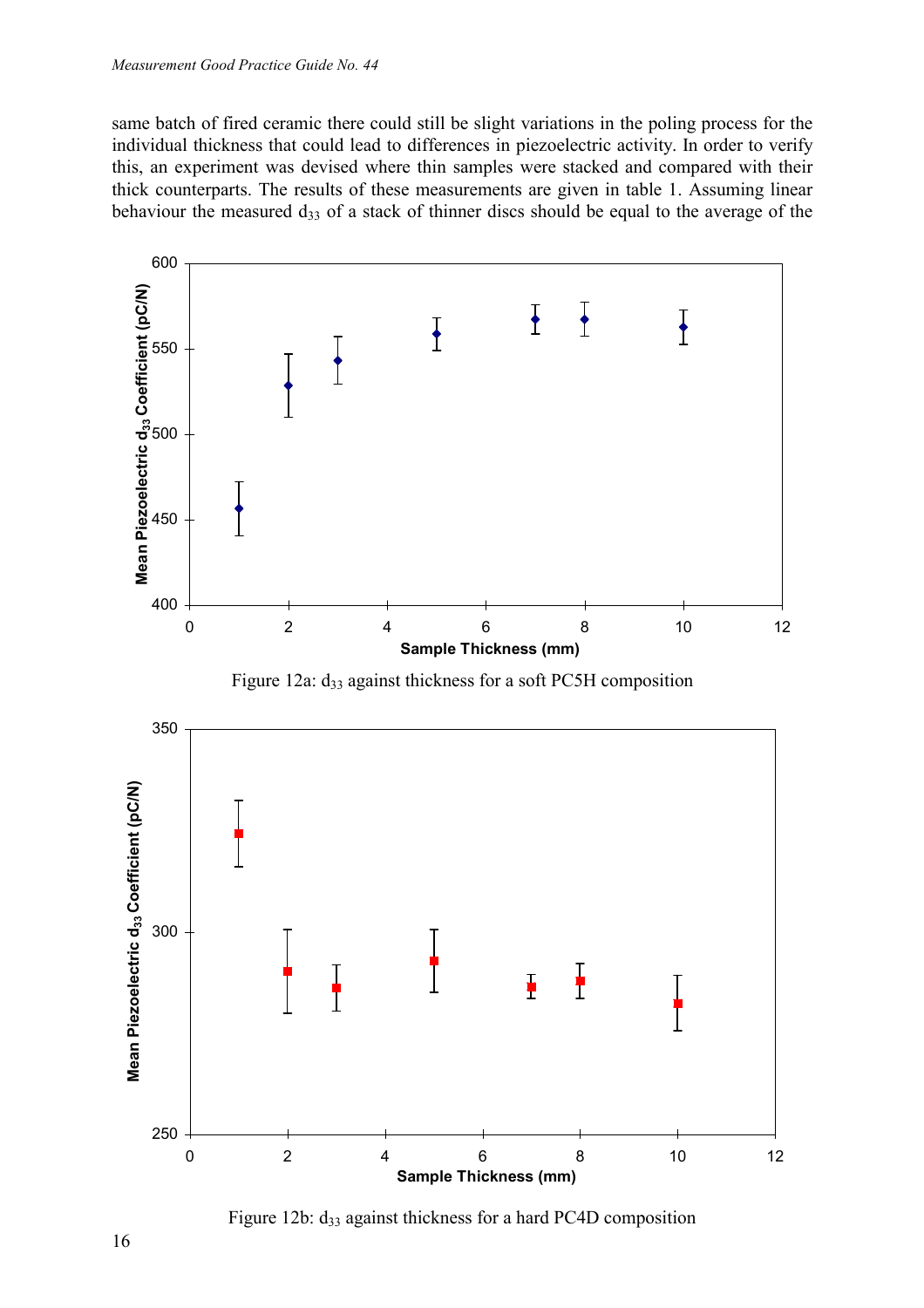<span id="page-20-0"></span>individual discs. However this is not the case for the 1mm discs, and the  $d_{33}$  of two stacked 1mm samples tends towards the value for the 2mm samples. This indicates that the different thickness samples have identical piezoelectric activity, and the difference measured with the Berlincourt is *instrumental*.

| Mean $d_{33}$ Value [pC/N] |            |            |  |  |  |
|----------------------------|------------|------------|--|--|--|
| <b>Stack Height</b>        | Soft PC 5H | Hard PC 4D |  |  |  |
|                            | 456        | 324        |  |  |  |
| 2                          | 555        | 316        |  |  |  |
| 3                          | 577        | 302        |  |  |  |
| 4                          | 559        | 288        |  |  |  |
| 5                          | 577        | 293        |  |  |  |
| 6                          | 565        | 297        |  |  |  |
| 7                          | 571        | 296        |  |  |  |
| 8                          | 572        | 292        |  |  |  |
| 9                          | 562        | 291        |  |  |  |
| 10                         | 568        | 289        |  |  |  |

Table 1 Effect on measured  $d_{33}$  of stacking 1mm discs

As discussed previously almost any shaped sample that can be inserted in the measuring head can be measured, however difficulties arise when the samples have a large area. For large samples it can be difficult to position the sample centrally such that the sample is balanced. If the sample is off centre it can introduce bending stresses that will affect the results. For very thin samples the misalignment of the loading pins can lead to considerable shear stresses, again giving misleading results.

For samples with a large surface area compared with the normal 10mm diameter a separate problem was identified, namely the neutralisation of the charge via the surface. It was noted that the reading on the meter display could be affected instantaneously by breathing over the sample, i.e. the extra moisture in the breath was leading to an increased charge leakage path. The value quickly regains the steady state value, but it is possible that convection currents could have a greater effect on larger surface area samples.

### **3.7 Loading geometry**

The normal loading contacts for a Berlincourt system are hemispherical contacts of the order 4mm diameter. This point contact is the preferred mode because firstly the contact points for samples with rough surfaces is more controlled, and secondly it minimises any clamping in the lateral direction by the loading contact. Other types of contact test probes can be used and are more useful for more esoteric shaped samples. For a spherical sample or loading on the perimeter of a disc, a flatter loading probe will provide a more practical loading set-up and still maintain essentially point contact area. For very thin samples and films a flatter electrode will reduce shear due to misalignment, and also reduce the stress levels for a given measuring force.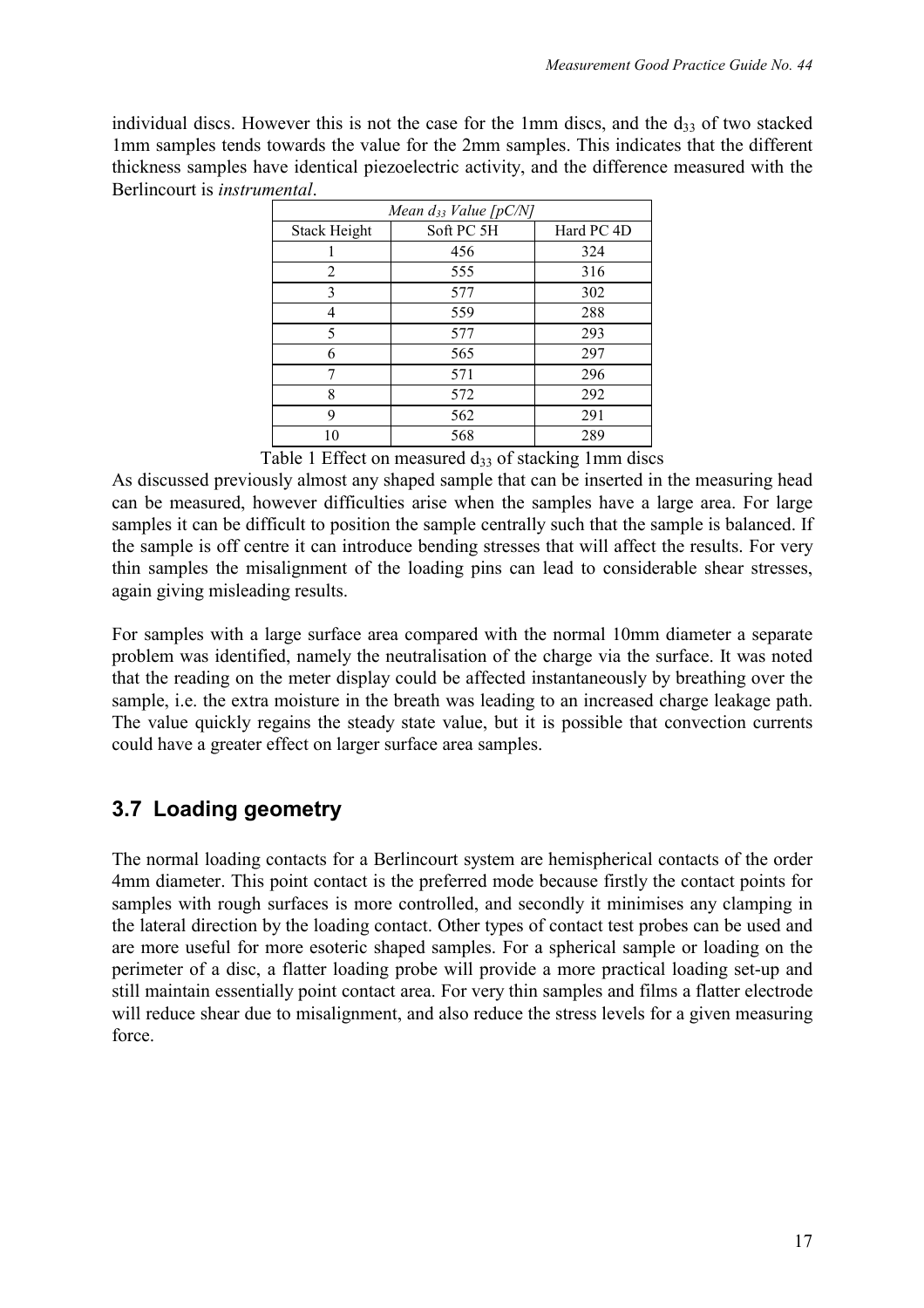<span id="page-21-0"></span>The effect of the test probes on the measured  $d_{33}$  was investigated by using three type of test probes, the standard point contact, a flatter rounded contact (roughly 16mm diameter), and a completely flat probe with a diameter of 8mm. The contact area for the rounded probes was measured by examining the imprint of the area using carbon paper. For the standard contact the imprint was a circle roughly 0.5mm in diameter, and for the more rounded contact a diameter of around 1mm. The results for this experiment are shown in [Figure 13](#page-21-1) for a soft material with the standard pre load of 10N in each case. It appears that the increased contact area probes decrease the static stress, and so for the soft material the  $d_{33}$  increases whilst for the hard material the measured  $d_{33}$  decreases.

<span id="page-21-1"></span>

Figure 13: Effect of different loading probe on the measured d<sub>33</sub>

### **3.8 Second Order Effects**

Where it was practically possible the samples were left to recover between each individual measurement so that the change due to one particular experimental parameter could be observed. This was not always practical, for instance the sweep of  $d_{33}$  with frequency was performed with a sample continuously in the measurement head. An ideal test would be to measure at each frequency and remove the sample after each measurement and allow the sample time to relax. Another approach would be to leave the sample in the system for several hours before commencing the measurements. However, in the tests performed here there is a mixture of frequency and time dependant information. For instance if the frequency is swept first up to the high frequency and then back down again the behaviour is hysteretic. [Figure 14](#page-22-1) shows these sweeps for a soft material of 1mm thickness. The behaviour is hysteretic because the static load is applied at time zero and by the time the frequency sweep is finished almost an hour will have elapsed, thus showing the time dependent component of this experiment.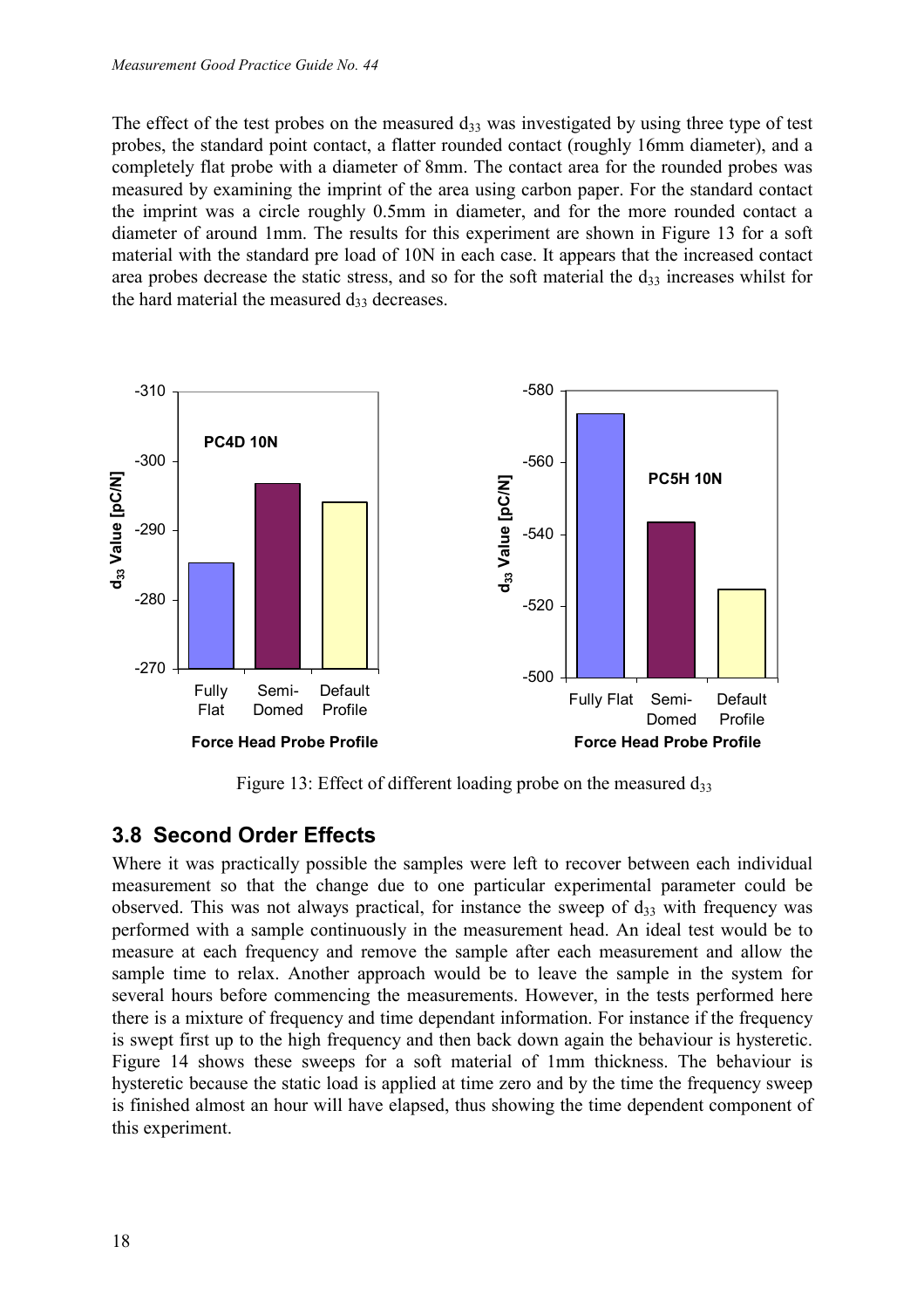<span id="page-22-1"></span><span id="page-22-0"></span>

Figure 14: Up and down Frequency Sweep on PC5H 1mm thick sample

#### **3.9 Differences between Hard and Soft materials under Static Load**

In the most of the experiments discussed here there has been a trend for the hard material to behave in an opposite manner to the soft material. The most probable cause of this behaviour is due to the differing response of the materials to static loads applied parallel to the poling direction. For instance it is known that the permittivity for hard materials increases under applied stress, whereas the soft materials show a decrease. For the hard material this can be attributed to a de-aging, where any large mechanical or electrical excursion will initiate a new aging cycle. For the soft materials the decrease is due to the domain mobility effectively depoling the material under relatively low stresses.

**This explains the difference in the static load behaviour seen in [Figure 7.](#page-14-0) Also, considering the behaviour under different load contact probes it is apparent that the increased contact area probes decrease the static stress, and so for the soft material the d33 increases whilst for the hard material the measured d33 decreases. This could also be used to explain the thickness effect, where in very thin samples there are proportionately more regions under a high static stress so the static stress effect dominates. As the thickness of the sample is increased by stacking this high stress region** is reduced, thus reverting back to the 'true' d<sub>33</sub>.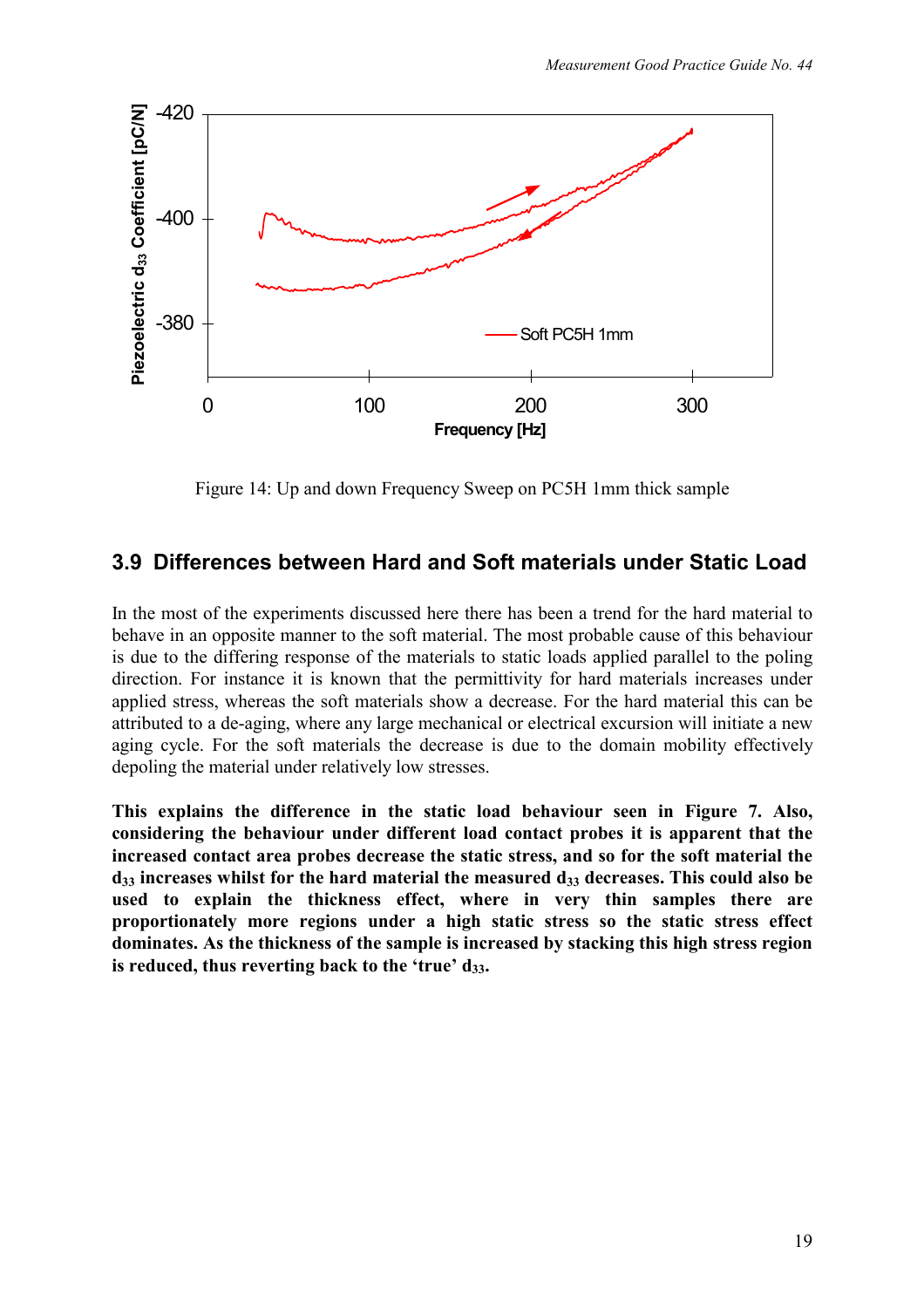## <span id="page-23-0"></span>**4. Finite element and theoretical aspects of sample geometry/loading.**

It is clear from some of the preceding experimental results, particularly the different response of various sample geometries that the Berlincourt test has some shortcomings. If the response of the piezoelectric is assumed to be linear then this predicts that the results should be independent of sample geometry or method of stress application.

If a finite element model of the measurement system is simulated using ANSYS finite element code, using linear coupled field elements, and assuming the loading state can be approximated as a static case, then the predicted  $d_{33}$  will be equal to the  $d_{33}$  used in the input. Although in the Berlincourt measurement a point load on a thin disc can give rise to triaxial stresses and stress concentrations, the linear assumption does not lead to any change in measured  $d_{33}$ . In the model each element acts as a linear stress-to-charge converter, and although the stresses may be unevenly distributed throughout the sample, the total charge is conserved.

There are few analytical solutions to the problem that might account for some of the variations seen experimentally. However, in the field of thin films there is an analytical solution to account for the clamping effect of a substrate. There are two solutions [Lefki and Dormans] to simulate the film  $d_{33}$  behaviour in the indirect and direct modes. In the direct mode (the application of a stress to produce a charge) the applied stress is transferred through the substrate to the film, and the film is thought to be held rigidly from moving in the 1 and 2 directions by the substrate. In the indirect mode (the application of a field to produce a displacement) the substrate is passive as the applied field does not induce a displacement, and the film is then clamped by an elastic substrate with a stiffness, Y and Poisson's ratio,  $\sigma$ 

$$
d_{33}(ip) = d_{33} - 2d_{31} s_{13}^E / \left( s_{11}^E + s_{12}^E \right)
$$
 (6)

$$
d_{33}(dp) = d_{33} - 2d_{31}\left(s_{13}^{E} + \sigma/Y\right) / \left(s_{11}^{E} + s_{12}^{E}\right)
$$
\n(7)

where equation 6 is for the indirect , and 7 for the direct mode.

For both cases the effect of the  $d_{31}$  term is to reduce the effective  $d_{33}$  since  $s_{13}$  is also negative (and of course  $d_{31}$  is negative). The boundary condition for the indirect case represents the extreme case and for the materials used in this work would mean a measured  $d_{33}$  of 0.33 times the true  $d_{33}$  for the PC5H and 0.45 for the PC4D. The magnitude of this clamping can be confirmed in the finite element model, by preventing the outside of the sample from moving. The reason why the behaviour is now apparently non linear is that a clamping force is needed to prevent the sample moving and this acts against the measurement force leading to a reduced charge output. Of course, the greatly reduced  $d_{33}$  predicted by equations 6 and 7 only applies to thin films on substrates, but similar boundary conditions could be envisaged in the Berlincourt experiment.

Consider the case where the force in the Berlincourt is spread out over the whole sample surface, and the friction is such that the sample surfaces are not allowed to move in the 1-2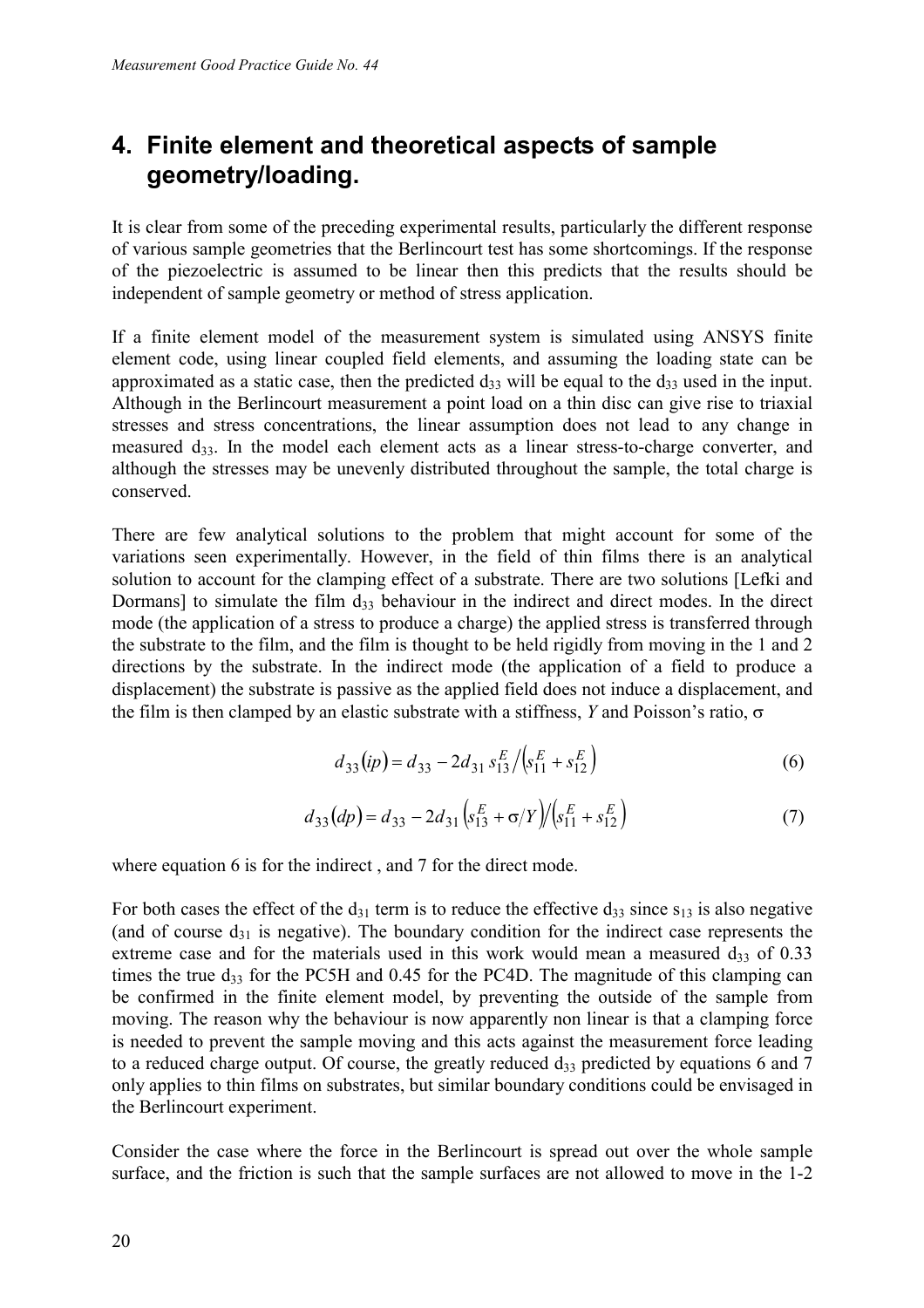directions. This is almost identical to the thin film analytical solution, except that the finite thickness allows some relaxation, giving a slightly higher  $d_{33}$  than predicted by equation 6. These boundary conditions do not precisely resemble the Berlincourt experiment, and consequently these large reductions in measured  $d_{33}$  are not seen.

If the area of load application is reduced then the clamped area reduces, and the clamping forces reduce until, when a point load is used, there is no clamping force and the measured  $d_{33}$  is once again the model input  $d_{33}$ . [Figure 15](#page-24-0) shows the change in measured  $d_{33}$  with changing the load area for a disc with a 10 to 1 radius to thickness ratio. The curves go from fully clamped where the  $d_{33}$  corresponds to equation 6 to the point load which gives the 'true' d33. These curves change shape slightly for different radius to thickness ratios, but the end points are fixed. The stress distribution for a partially clamped sample, [Figure 16,](#page-25-1) is fairly uniform under the loading region and the reduction in apparent  $d_{33}$  comes purely from the extra force needed to clamp the displacement at the loading interface.

<span id="page-24-0"></span>

Figure 15: FEA simulation of direct mode experiment with increasing area of disc loaded and clamped. Disc radius to thickness ratio 10:1.

Another possible mechanism for introducing external boundary conditions could be due to the inertial resistance of the surrounding material under dynamic loading. This would effectively stop the outside of the sample from moving, and show up as a frequency dependence of the measured  $d_{33}$  response. However it is unlikely that this effect plays a major role at the frequencies used in the Berlincourt experiment.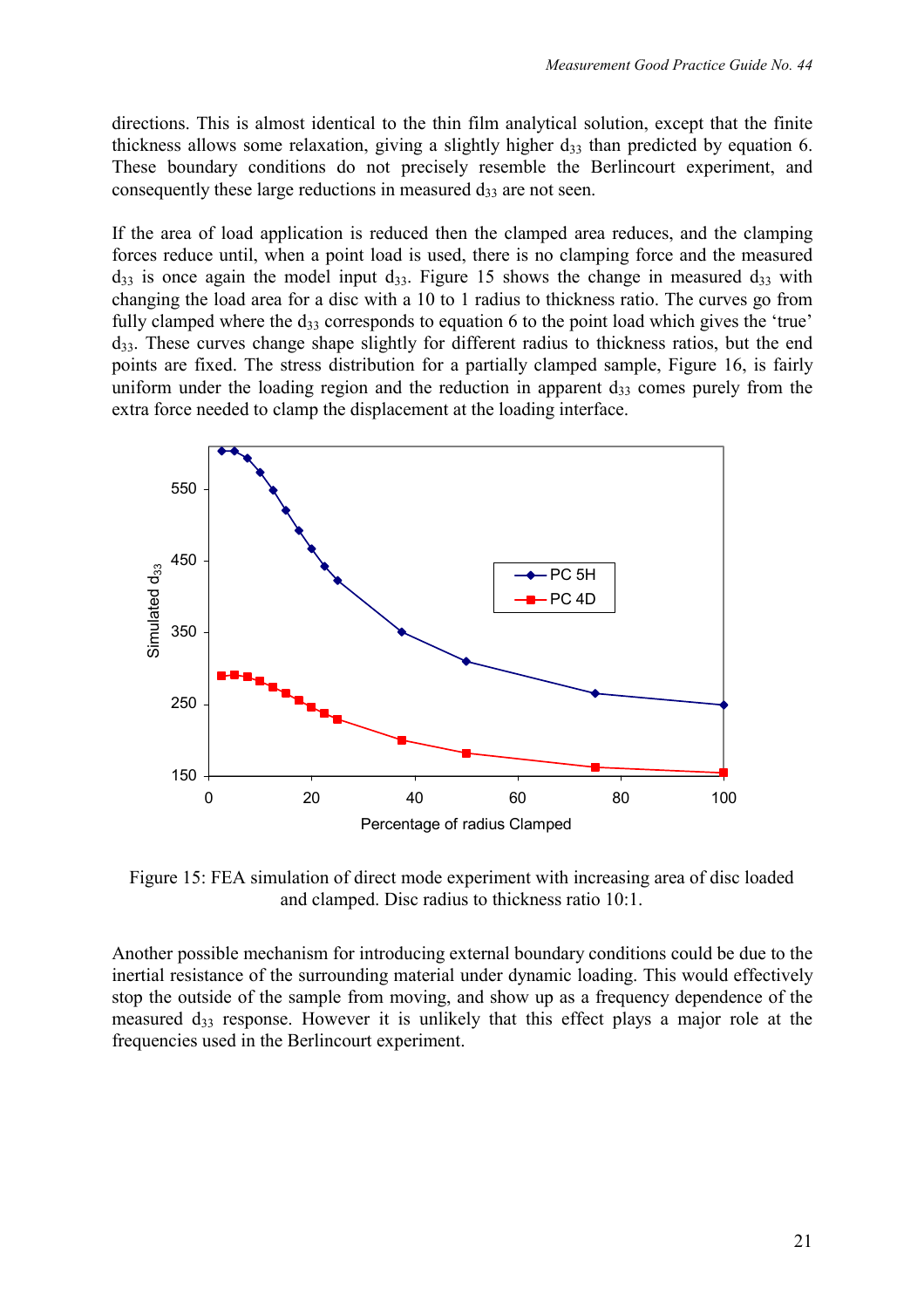<span id="page-25-1"></span><span id="page-25-0"></span>

Figure 16: FEA simulation direct mode loading of 10:1 radius to thickness ratio disc, loaded and clamped over a quarter of the radius.

In all the preceding modelling of behaviour, the effect of clamping has been to reduce the measured  $d_{33}$ , however there are no plausible means by which clamping could increase the charge output, and thus the measured  $d_{33}$ .

To arrive at a simulation of the Berlincourt experiment where the measured  $d_{33}$  was increased some other theory is needed. In previous work [NPL Report CMMT(A)150] a methodology was developed to use ANSYS to model systems where the  $d_{33}$  was dependant on the stress level. Normally  $d_{33}$  is given as constant, but generally  $d_{33}$  is dependant on applied stress or field levels. In the previous work, the  $d_{33}$  was assumed to vary linearly with applied AC stress level, based on some independent experimental measurements. This can lead to either higher or lower measured  $d_{33}$  values depending on the variation of  $d_{33}$  with applied AC stress levels, and could be extended to deal with a  $d_{33}$  dependant on the level of DC stress.

### **4.1 Summary of Finite Element Modelling**

In the Berlincourt test, if the material is linear then the measured  $d_{33}$  should be independent of sample shape, method of loading etc:

- unless there are experimental conditions which lead to clamping of the sample leading to a reduction in the load – for example
	- $\bullet$  clamping in XY plane by the load applicator
	- dynamic response dependant (frequency dependant)

Otherwise the changes in response are because

- $\bullet$  the d<sub>33</sub> is intrinsically dependant on AC stress levels
- $\bullet$  the d<sub>33</sub> is intrinsically dependant on DC stress levels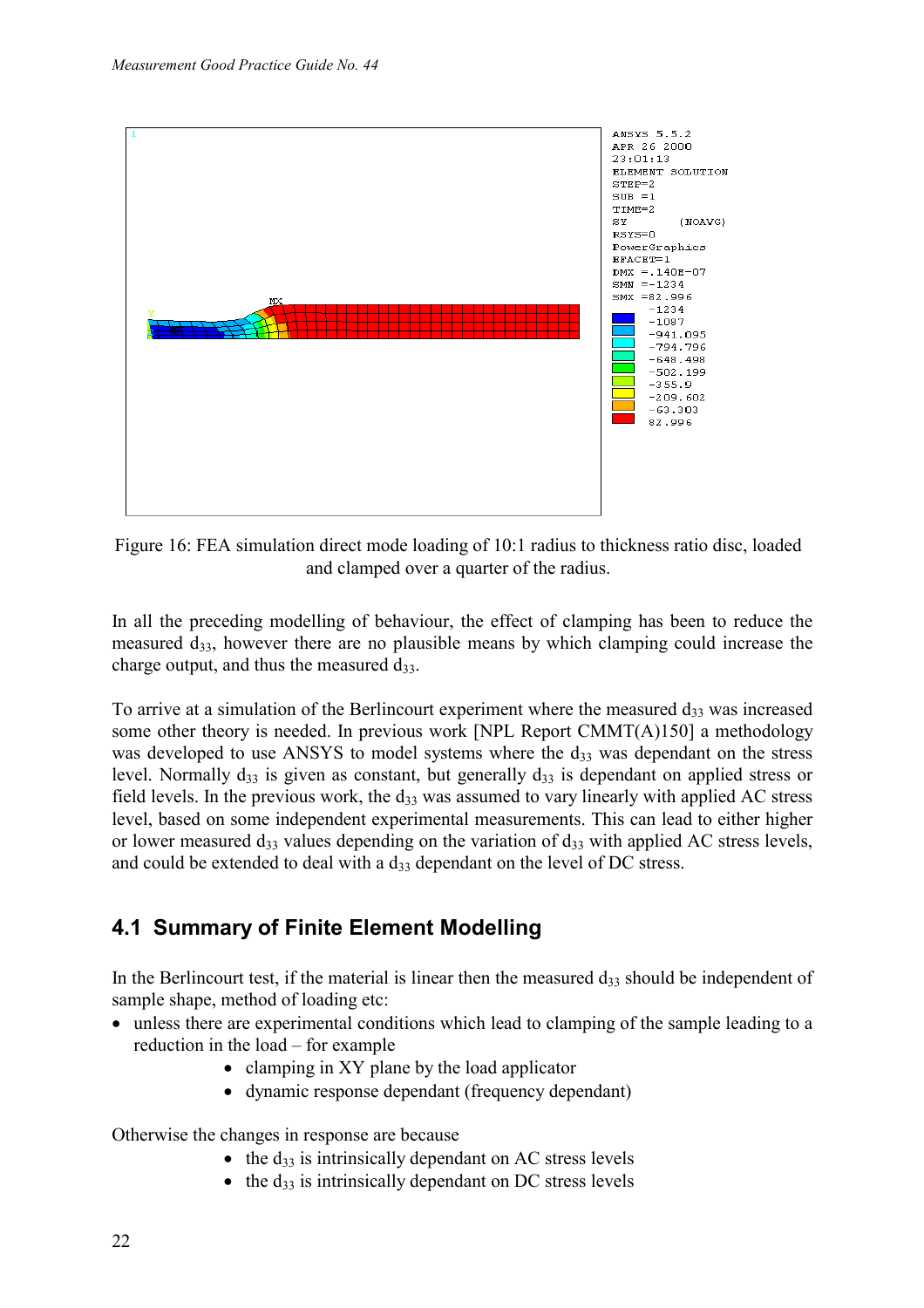## <span id="page-26-0"></span>**5. Comparison of low field Berlincourt measurements with High Field/Stress**

#### 5.1 Measurement of d<sub>33</sub> in the indirect mode

As previously mentioned, the main advantage of the Berlincourt method lies in its simplicity. However, for many piezoelectric applications, materials are used in the indirect modeapplying a field to achieve a displacement for actuation. This poses the question, *is the value of d33 determined by the Berlincourt method the same as that determined using the indirect method?*

For a discussion of how to perform  $d_{33}$  measurements of PZT materials using the indirect mode there is a good practice guide available [NPL Good Practice Guide No. 24].

Results for the indirect  $d_{33}$  measurement for a number of PC 5H samples are shown in Figure 17[,](#page-26-1) where  $d_{33}$  is plotted against the applied electric field. In the linear theory of piezoelectricity  $d_{33}$  is a constant, i.e. it does not vary with the applied field or stress level. For materials such as lithium niobate this is a valid assumption, but for the soft PZT material measured here the  $d_{33}$  has doubled over the applied field range. This graph illustrates one of the fundamental differences between the direct and indirect measurement methods. In the indirect method because of the small displacements involved large fields are applied in order to produce more measurable displacements. The applied field/stress level is therefore a large AC field with zero DC level, and the material experiences tensile and compressive stresses. In contrast with the Berlincourt method the charge from a small AC stress can easily be measured, however a large DC stress bias is needed to hold the sample in place, so the sample

<span id="page-26-1"></span>

Figure 17: Indirect d**33** measurements on PC 5H samples of varying thickness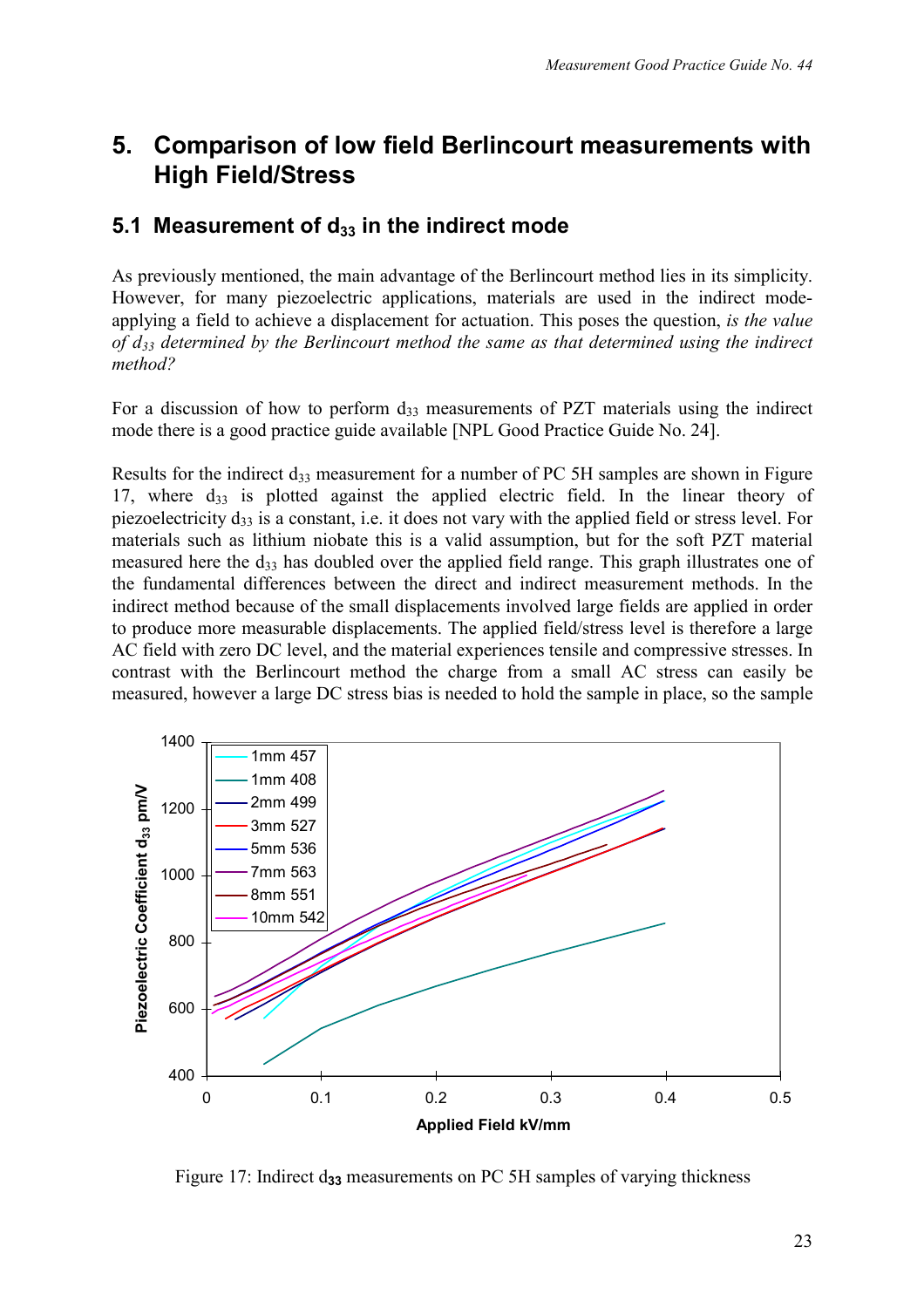is always in compression. This means that for a valid comparison between the measurements the displacement measurements should be extrapolated back to zero applied field levels, and the Berlincourt measurements need extrapolation back to zero pre stress levels.

[Figure 18](#page-27-0) compares the d<sub>33</sub> indirect measurement at zero field with the normal Berlincourt measurement (i.e. a 10N pre stress). The extrapolation for the displacement measurements assumes that the behaviour is linear all the way to zero field. Considering [Figure](#page-26-1) 17 this appears valid for the thicker samples, however the thinner samples show a tail off in behaviour as a field of 0.05kV/mm is approached. One problem with these thinner samples is that the actual displacements measured are smaller for equivalent fields. For the 0.5kV/mm field a  $d_{33}$  of 500 pC/N represents a displacement of only 25nm, and at these levels system noise and resolution is important. Comparing the two measurement results in [Figure](#page-27-0) 18 the displacement measurement gives consistently higher results, by about 10%. However, the trend for the different samples is the same. Two 1mm samples were chosen for the first of the series of measurements in [Figure 18](#page-27-0) that gave different Berlincourt  $d_{33}$  values, and this is reflected in the displacement measurements. It is interesting to note that for a given composition the variations in  $d_{33}$  measured by the Berlincourt are reflected in the zero extrapolated displacement results, however the gradients of the displacement versus applied field measurements for  $d_{33}$  are similar for all the samples.

<span id="page-27-0"></span>

Figure 18: Comparison of indirect and direct measurements on PC 5H material

The disparity between the two measurement methods could be attributed to the fact that the Berlincourt measurements were taken at 10N pre stress. However, the pre stress should have a greater effect on the thinner samples, not a constant difference as observed. Similar measurements on the PC4D material also gave a higher displacement  $d_{33}$  than its corresponding Berlincourt value, but this time only by around 3%. If the difference was solely due to the pre stress then the difference should be reversed for the hard material. There are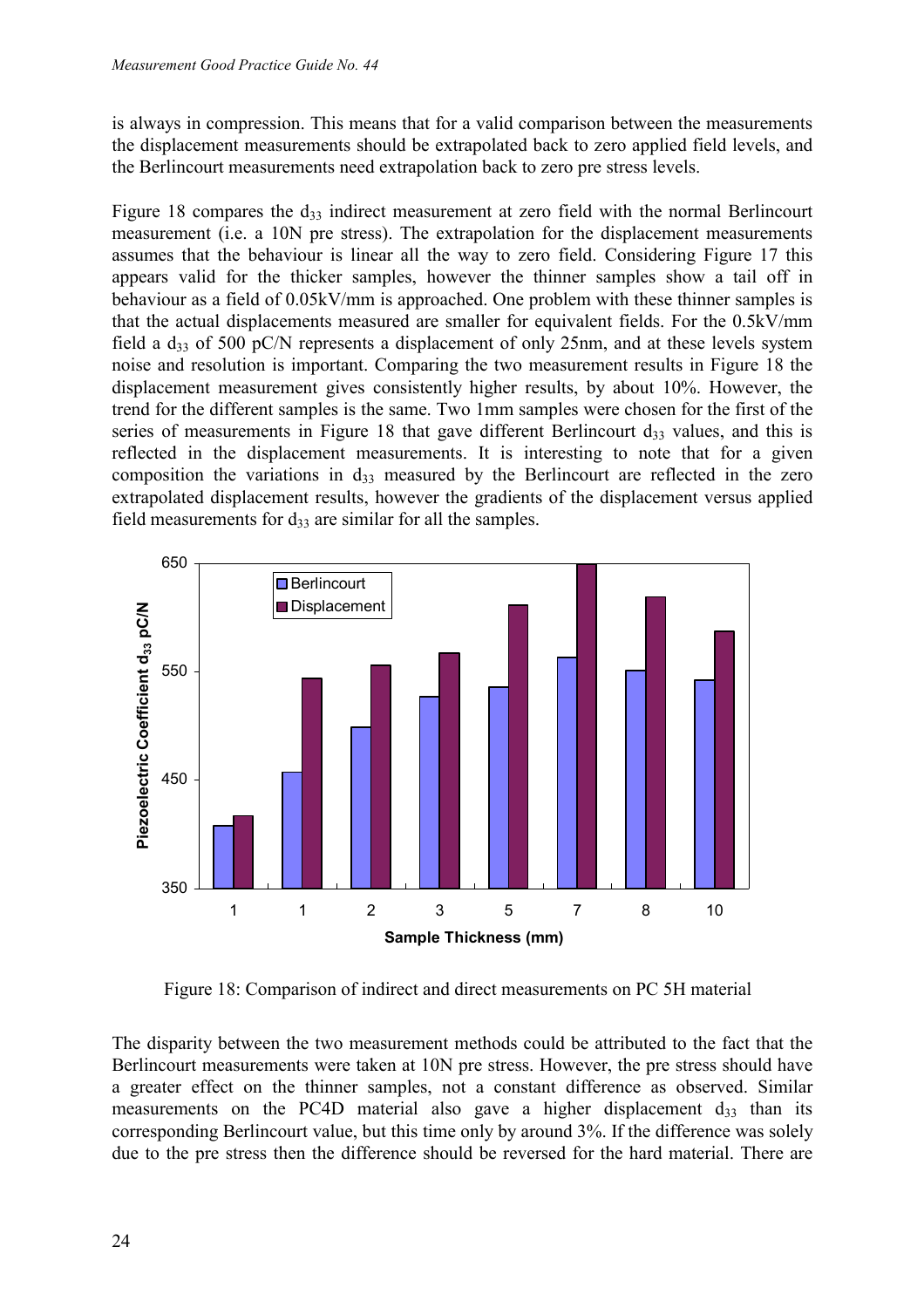<span id="page-28-0"></span>several possible interpretations as to why the measurements are different, including the following:

- Berlincourt measurements are done under a pre stress.
- The calibration of the Berlincourt is at a fixed frequency using a sample measured at resonance.
- In the displacement measurement method the sample experiences tension and compression whilst in the Berlincourt method it is always under compression.
- The boundary conditions for the two experiments are slightly different.

The discrepancies are not that large considering these issues, and it can be concluded that the Berlincourt results agree with the zero field extrapolated displacement measurements. However, the Berlincourt method gives no indication as to what might happen at higher driving fields.

### **5.2 Direct Measurements of d<sub>33</sub> at High Mechanical Stress Levels**

In the previous section we have seen that there is equivalence between the Berlincourt measurements and the displacement measurement results when extrapolated back to zero applied field. However, the Berlincourt data cannot be used to predict the displacement of materials at the kinds of fields used in practice. Obviously the Berlincourt result gives us the base level, and some kind of generic rate of change of  $d_{33}$  with applied field could be used to give an improved estimate. It may be possible to get an idea of how much the  $d_{33}$  changes with increased *field* levels by using increased *stress* levels, by using the equivalence of the indirect and direct piezoelectric behaviour. There are two experimental problems with this approach. Firstly for equivalence with the applied AC field experiments the Berlincourt measurement system would need to generate *tensile* and compressive stresses. The difficulty with applying tensile stresses could be overcome by comparing with field-strain measurements performed with a DC bias to keep the stresses compressive. The second problem is that using the conventional Berlincourt system with a voice coil drive it is difficult to generate large stresses at high frequency. This second problem can be overcome by using a piezoelectric actuator to produce the AC stress.

The results of making direct piezoelectric coefficient measurements at high applied AC stress is shown in [Figure 19.](#page-29-1) Clearly the behaviour is similar to the displacement behaviour under high applied fields, i.e. there is a near linear increase in  $d_{33}$  with applied stress, suggesting this is a possible method for predicting high field displacement behaviour.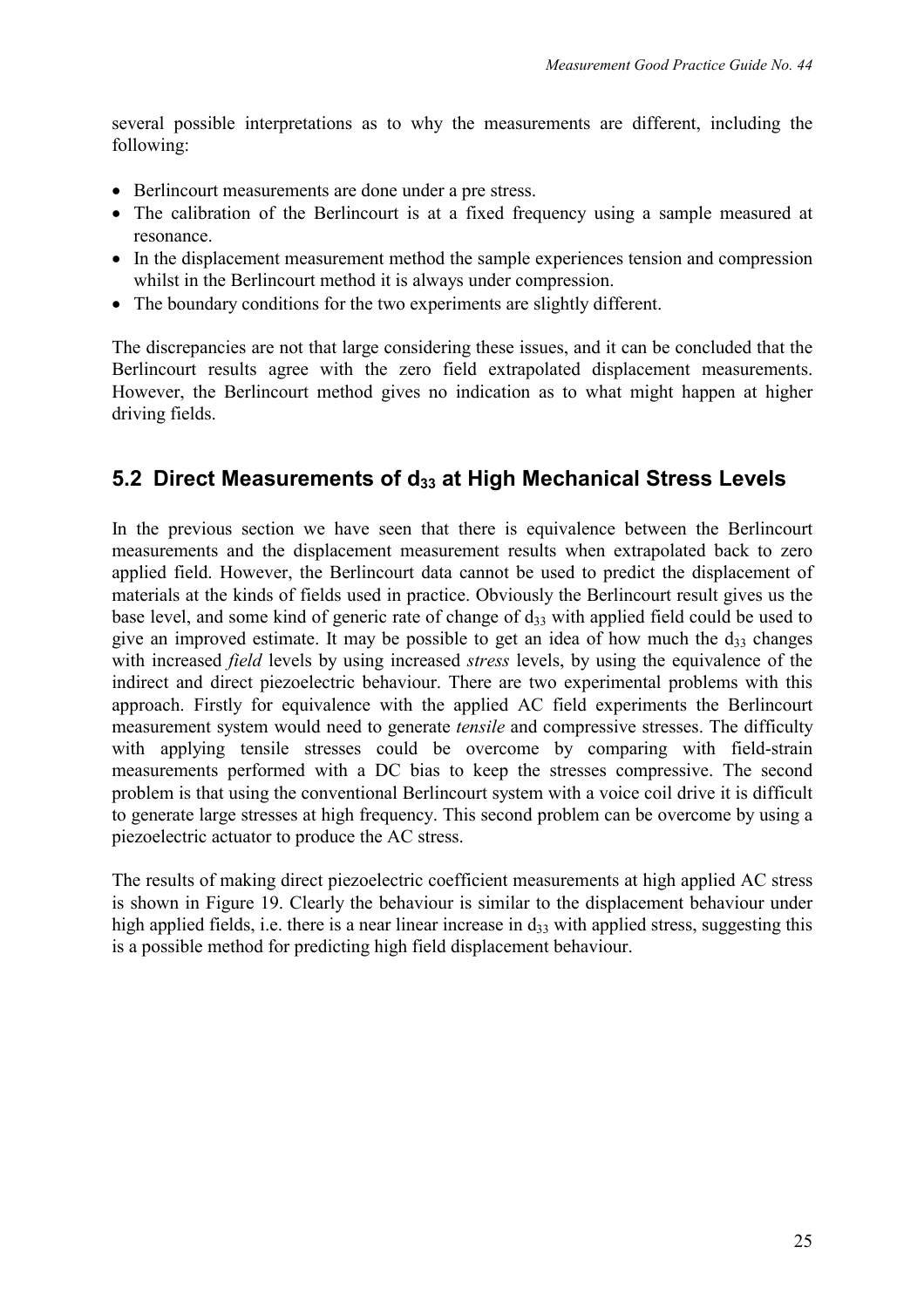<span id="page-29-1"></span><span id="page-29-0"></span>

Figure 19: Piezoelectric coefficient, d**33** with amplitude (pk/pk) of ac pressure

## **6. Acknowledgements**

Thanks are due to the industrial sponsors of this work. Many of the measurements made in support of this good practice guide were carried out using a piezometer supplied by David Glasspoole of Take Control, on PZT samples from Howard Thomas at Morgan Electroceramics, and Mark Henson of Advanced Ceramics.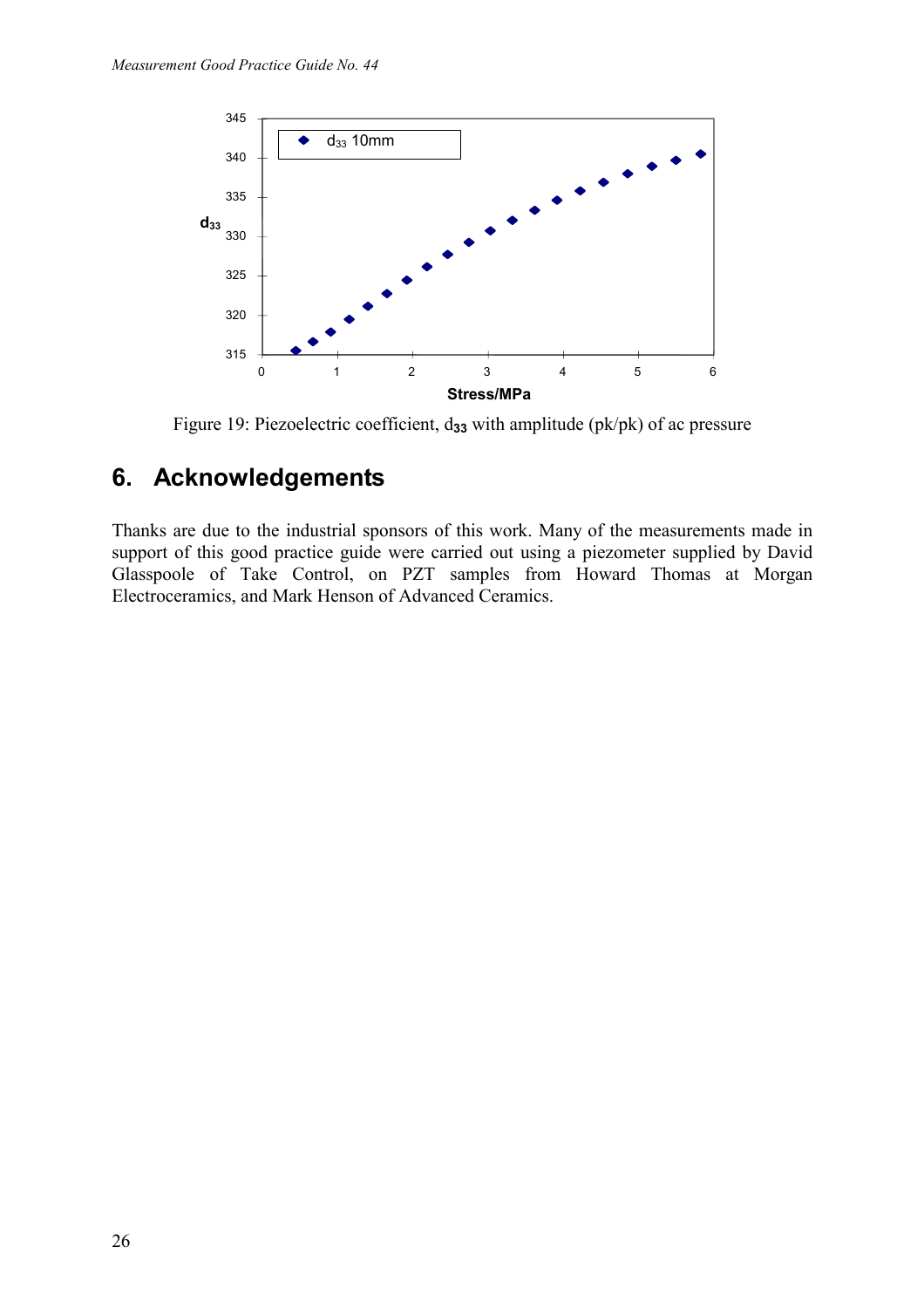## <span id="page-30-0"></span>**7. Annex**

### **7.1 Commercially Available Equipment**

Detailed in the following section is a selection of instrument manufacturers currently producing  $d_{33}$  measurement apparatus based around the direct effect quasi-static measurement schema. The National Physical Laboratory does not offer any recommendation for the equipment produced by these companies, nor does it guarantee the validity of the information supplied with respect to the most current instrument specifications.

#### 7.1.1 TakeControl Piezometer Systems

*Models PM15, PM25, PM35*

Institute of Research & Development University of Birmingham Research Park Vincent Drive Birmingham B15 2SQ United Kingdom Tel:  $+44(0)$  121 415 4155 Fax:  $+44(0)$  121 415 4156 http://www.take-control.demon.co.uk

7.1.2 Sensor Technology Limited

#### *Piezo-d Meter*

P.O. Box 97, 20 Stewart Rd., Collingwood, Ont., Canada L9Y 3Z4 Tel: (705) 444-1440 Fax: (705) 444-6787 e-mail: [techsupport@sensortech.ca](mailto:techsupport@sensortech.ca) http://www.sensortech.ca/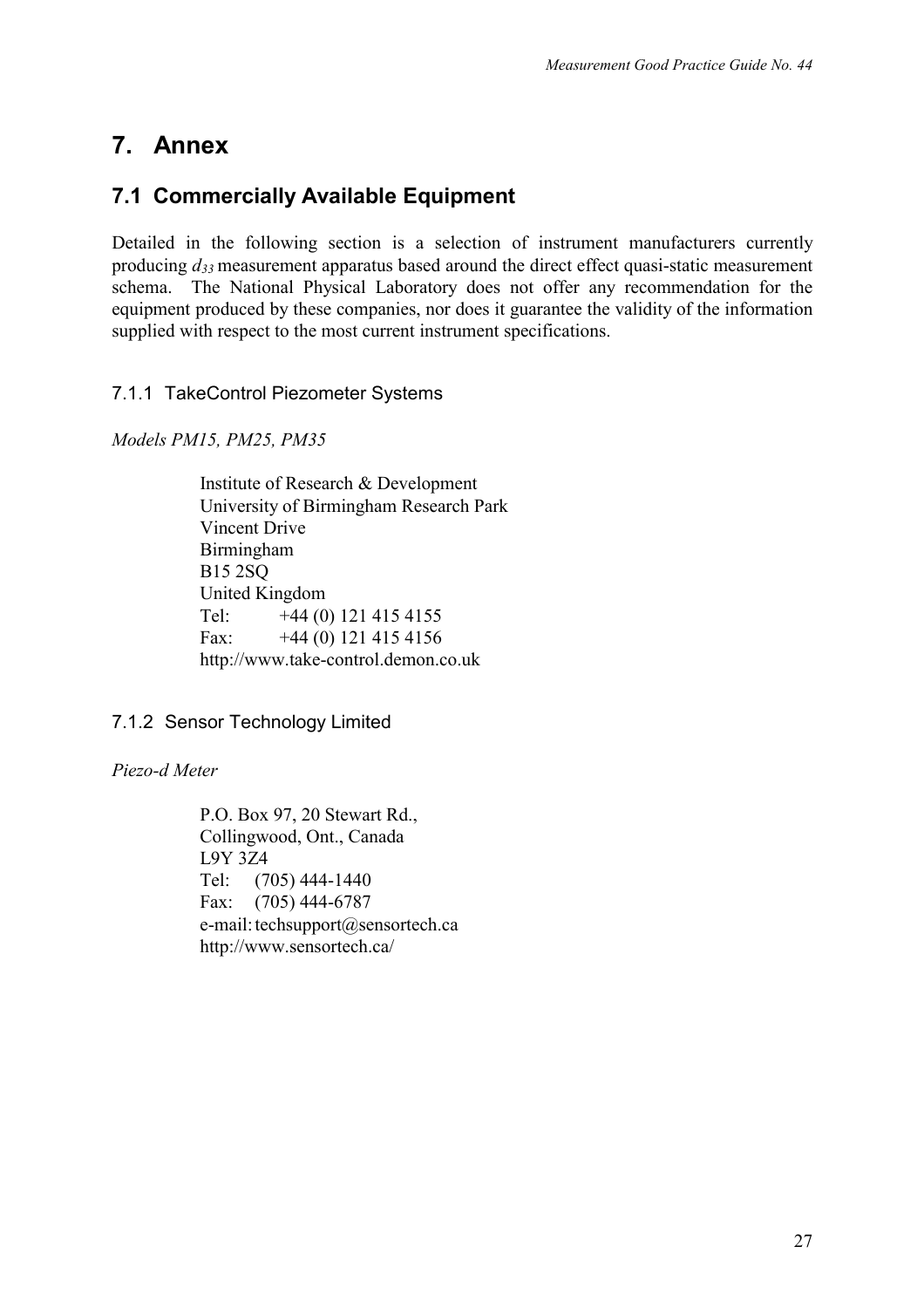<span id="page-31-0"></span>7.1.3 American Piezo Ceramics International Ltd [APC]

*Pennebaker Model 8000 Piezo d33 Tester* PO Box 180, Duck Run Mackeyville, PA 17750 USA Tel: +570-726-6961 Fax:  $+570-726-7466$ e-mail: apcltd@cub.kcnet.org http://www.americanpiezo.com/

7.1.4 Channel Industries, Inc

839 Ward Drive Santa Barbara, CA 93111 USA Tel: +(805) 967-0171 Fax:  $+(805) 683-3420$ e-mail: ciisales@channeltech.com http://www.piezoceramic.com/

### **7.2 Sample Materials Specifications**

The piezoelectric ceramic materials investigated in this work were supplied by Morgan Electroceramics - Unilator Division. The two materials examined were both Lead Zirconate Titanate - with the hard material designated PC4D and the soft material designated PC5H. The PC4D is a Navy type I composition with a low loss, designed for use in high power transducers, such as sonar transducers and ultrasonic cleaning. PC5H material is a Navy

|                              |                           |                   | <b>Matroc Unilator Materials</b> |                   |
|------------------------------|---------------------------|-------------------|----------------------------------|-------------------|
| <b>Parameter</b>             | Symbol                    | Unit              | PC4D                             | PC <sub>5</sub> H |
| Electrical - Low Field       |                           |                   |                                  |                   |
| <b>Relative Permittivity</b> | $\epsilon_{r33}^{t}$      |                   | 1325                             | 3200              |
| Dielectric Loss              | tan $\delta$              |                   | 0.002                            | 0.018             |
| Resistivity                  |                           | $\Omega$ m        | $10^{10}$                        |                   |
| Electro-Mechanical           |                           |                   |                                  |                   |
| <b>Coupling Factors</b>      | $k_{p}$                   |                   | 0.58                             | 0.6               |
|                              | $k_{31}$                  |                   | 0.32                             | 0.35              |
|                              | $k_{33}$                  |                   | 0.47                             | 0.72              |
|                              | $k_t$                     |                   | 0.45                             | 0.5               |
| <b>Charge Constants</b>      | $d_{31}$                  | $x 10^{-12}$ C/N  | $-123$                           | $-250$            |
| or Strain Constants          | $d_{33}$                  | $x 10^{-12}$ C/N  | 335                              | 620               |
|                              | $d_h$                     | $x 10^{-12}$ C/N  | 89                               | 125               |
| <b>Voltage Constants</b>     | $g_{31}$                  | $x 10^{-3}$ Vm/N  | $-10.5$                          | $-8.7$            |
| or Stress Constants          | $g_{33}$                  | $x 10^{-3}$ Vm/N  | 28.6                             | 21.9              |
|                              | g <sub>h</sub>            | $x 10^{-3}$ Vm/N  | 7.6                              | 4.4               |
| <b>Quality Factor</b>        | $\mathsf{Q}_{\mathsf{m}}$ |                   | 600                              | 65                |
| Density                      | $\rho$                    | $kg.m^{-2}$       | 7650                             | 7400              |
| Curie Temperature            | $\mathsf{T}_{\mathsf{c}}$ | $^{\circ}{\rm C}$ | 330                              | 200               |

**Abstract from Morgan Matroc - Unilator Division Materials Data Sheet**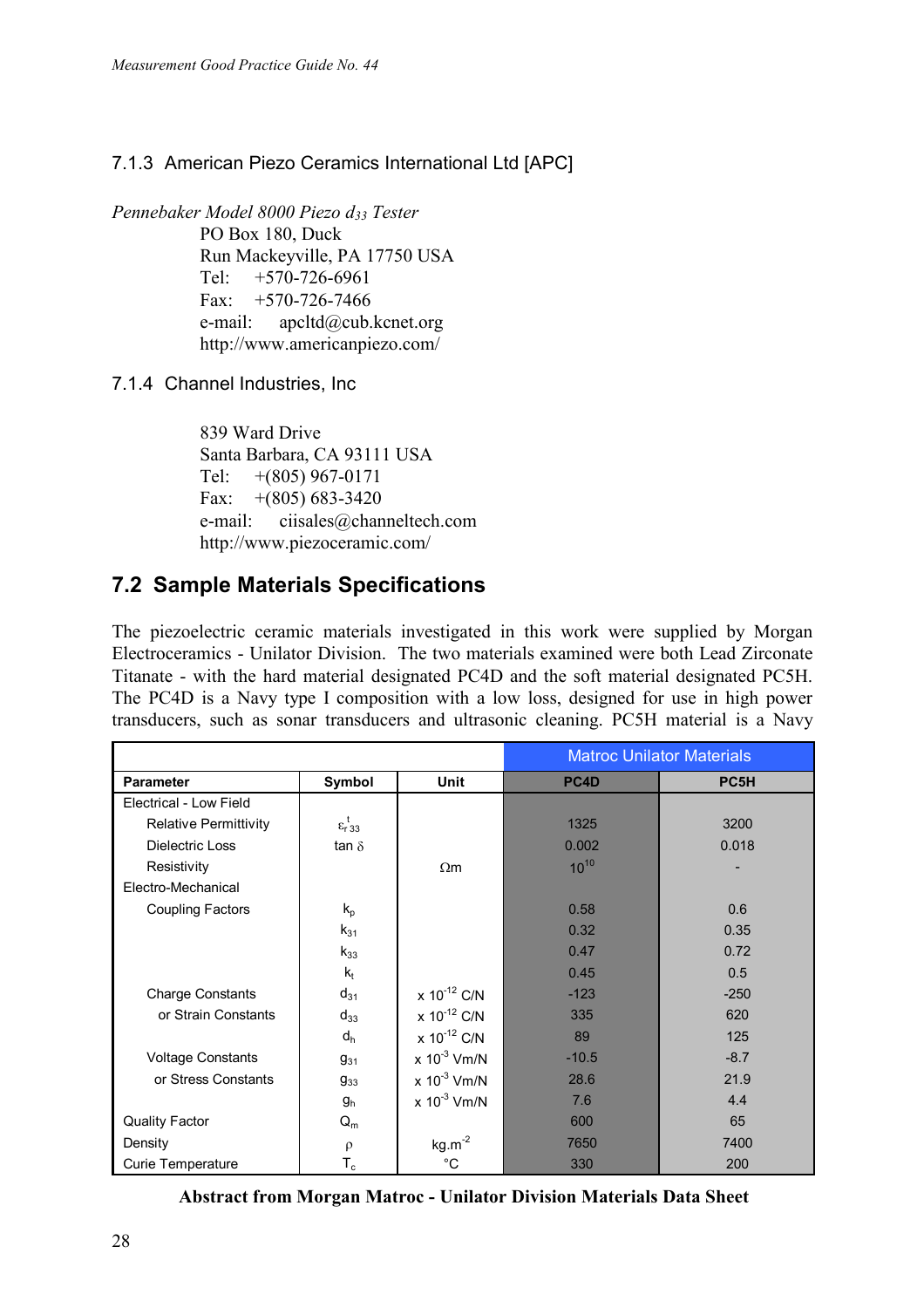<span id="page-32-0"></span>type VI material, with a high piezoelectric coefficient, making it useful for high sensitivity receivers and high displacement actuators.

### **7.3 Round Robin tests**

As part of the measurements carried for this good practice a small round robin was undertaken to confirm some of the findings. Two laboratories using similar instrumentation measured a set of hard (PC 4D) and soft (PC 5H) samples 10mm diameter, and thicknesses of 10mm and 1mm. The measurements were all performed at the same frequency, under different levels of pre load. The results of the round robin confirmed

- The variability of the soft material is greater than the hard.
- The variability of thin samples is greater than for thick.
- The hard material is less dependent on the pre load.
- $\bullet$  The d<sub>33</sub> of the soft material decreases with increasing pre load.
- The  $d_{33}$  of the hard material increases with increasing pre load.
- The difference in  $d_{33}$  for thick and thin materials is consistent with the behaviour under the application of a pre load.
- Thick samples are less affected by the pre load.

The spread of results in this round robin has also been reduced as a result of controlling the conditions under which the measurements were performed. [Figure 20](#page-32-1) shows the results for the current round robin compared with a study on a similar material. The data has been plotted as a percentage deviation from the average for each laboratory, and clearly shows the reduced scatter from close control of the experimental set up. Clearly the control has been achieved by using almost identical piezometers, and further work is needed to maintain this using different makes and models of direct testing machines.

<span id="page-32-1"></span>

Figure 20: Round Robin tests using Berlincourt measurements on PC 5H material